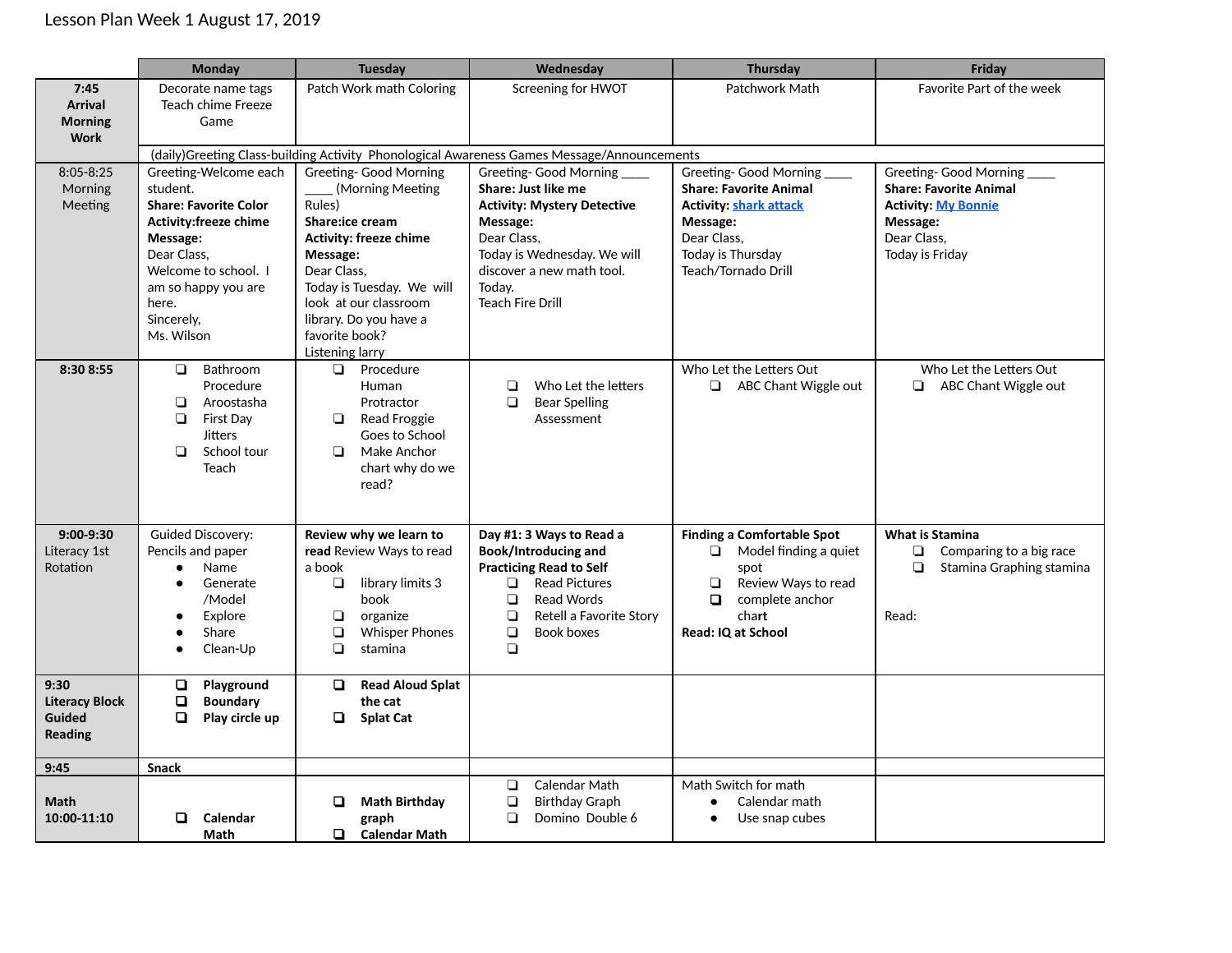|                                    | $\Box$<br>Guided<br><b>Discovery</b><br><b>Dominos</b><br><b>Explore with</b><br>dominos<br>Play the<br>$\Box$<br>dominos<br>game | $\Box$<br><b>Introduce Snap</b><br><b>Cubes</b><br><b>Tall Tower Game</b><br>❏<br>$\Box$<br>Snap cubes |                                |                                    |                                |
|------------------------------------|-----------------------------------------------------------------------------------------------------------------------------------|--------------------------------------------------------------------------------------------------------|--------------------------------|------------------------------------|--------------------------------|
| 11:10                              | Read Aloud<br>$\bullet$                                                                                                           |                                                                                                        |                                |                                    |                                |
| <b>SIPPS</b>                       | All about me<br>$\bullet$                                                                                                         |                                                                                                        |                                |                                    |                                |
| 11:45-12:10<br>Recess              |                                                                                                                                   |                                                                                                        |                                |                                    |                                |
| 12:15-12:35                        |                                                                                                                                   |                                                                                                        |                                |                                    |                                |
| Lunch                              |                                                                                                                                   |                                                                                                        |                                |                                    |                                |
| 12:40-12:50                        | Dominos<br>$\bullet$                                                                                                              |                                                                                                        |                                |                                    |                                |
| <b>Quiet Time</b><br>12:50 Writing | Drawing<br>$\bullet$<br>Summer<br>$\bullet$                                                                                       | T chart for writing                                                                                    |                                | Post-it why do we come to          | Sharing hopes dreams           |
| workshop                           | Memory                                                                                                                            | What does writing                                                                                      |                                | school                             | Artwork hopes and dreams       |
|                                    | Cover for                                                                                                                         | workshop sound like                                                                                    |                                | <b>Hope and Dreams</b>             |                                |
|                                    | notebooks                                                                                                                         |                                                                                                        |                                | Create Captions                    |                                |
|                                    | Writing<br>$\bullet$<br>assessment                                                                                                |                                                                                                        |                                | mounting hopes<br>$\Box$<br>dreams |                                |
|                                    | Big Book WE are                                                                                                                   |                                                                                                        |                                |                                    |                                |
|                                    | Different                                                                                                                         |                                                                                                        |                                |                                    |                                |
|                                    |                                                                                                                                   |                                                                                                        |                                |                                    |                                |
| 1:25 Specials<br>$2:20 - 3:00$     |                                                                                                                                   |                                                                                                        |                                | <b>Writer Workshop</b>             |                                |
| Science/SS                         |                                                                                                                                   |                                                                                                        | <b>Hopes and Dreams</b>        | Mini lesson write about me.        |                                |
|                                    |                                                                                                                                   |                                                                                                        | Model Brain storms<br>$\Box$   |                                    |                                |
|                                    |                                                                                                                                   | Book bag glyph                                                                                         | $\Box$<br><b>Draw Pictures</b> |                                    |                                |
| 3:00                               |                                                                                                                                   |                                                                                                        |                                |                                    |                                |
| Clean-Up<br>Room                   |                                                                                                                                   |                                                                                                        |                                |                                    |                                |
| 3:10                               | How was your Day?                                                                                                                 | What did you enjoy?                                                                                    | What went well for you today?  | What book did you enjoy?           | what will you do this weekend? |
| <b>Closing Circle</b>              |                                                                                                                                   |                                                                                                        |                                |                                    |                                |
| 3:13                               |                                                                                                                                   | <b>Dismissal</b>                                                                                       | <b>Dismissal</b>               | <b>Dismissal</b>                   | <b>Dismissal</b>               |
| <b>Dismissal</b>                   |                                                                                                                                   |                                                                                                        |                                |                                    |                                |

Monday, August 1, 2016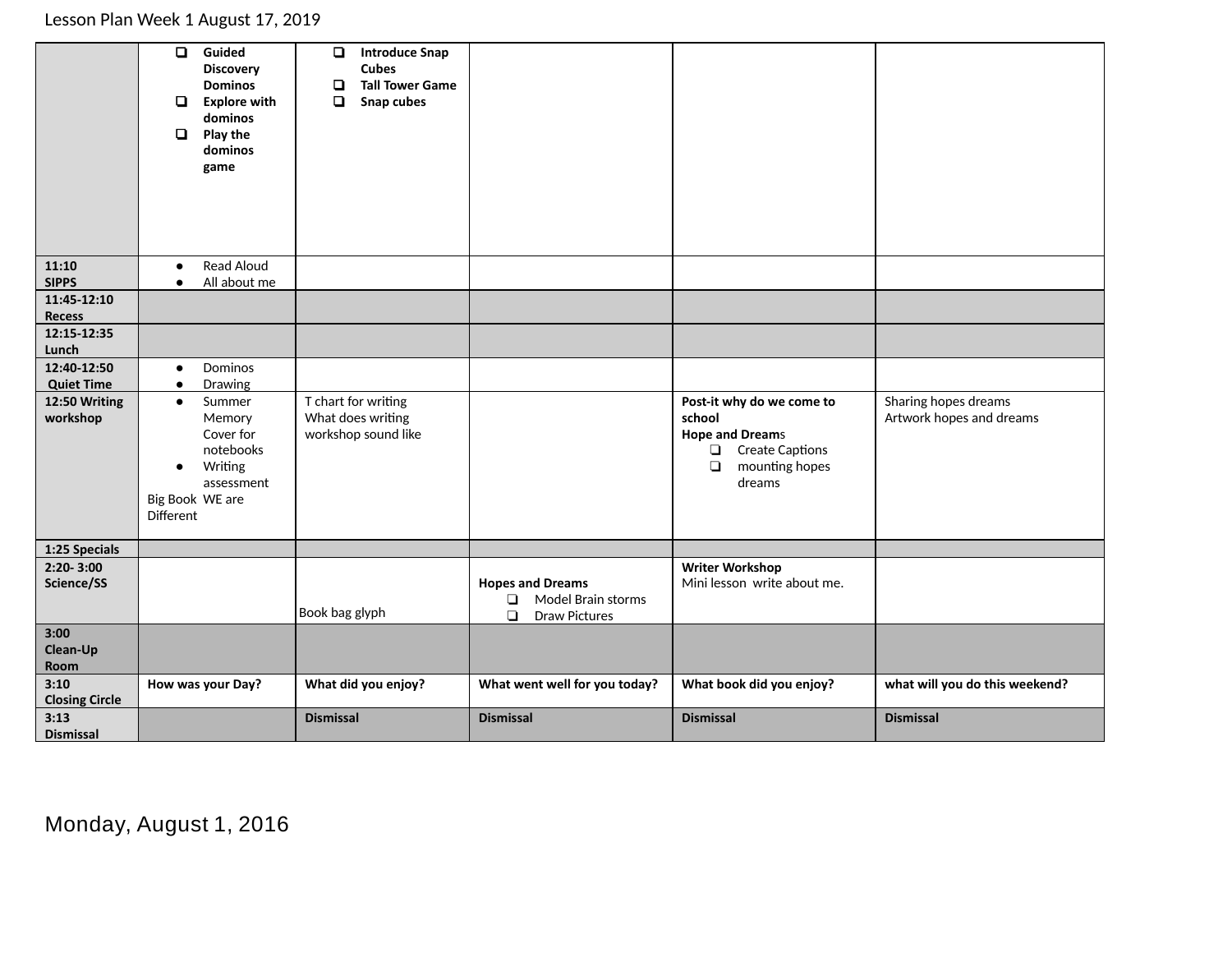| <b>Materials</b> | Snack (Be prepared to have a snack for students who do not bring one.)<br>Name Tags<br><b>Read Aloud</b><br><b>Restroom Procedure Anchor Chart</b><br>Math:<br><b>Tools Exploration Sheet</b><br>$\bullet$<br>Counters, Money, Unifix Cubes, base ten blocks, mini clocks                                                                                           |
|------------------|---------------------------------------------------------------------------------------------------------------------------------------------------------------------------------------------------------------------------------------------------------------------------------------------------------------------------------------------------------------------|
| 7:40-8:00        | Morning Work: Name Tag Making or other activity                                                                                                                                                                                                                                                                                                                     |
| 8:00-8:30        | <b>Morning Meeting</b><br>Focus: Teaching the Elements of a Greeting                                                                                                                                                                                                                                                                                                |
| Greeting         | <b>Hand Wave Greeting</b><br>This is your focus for the morning. Spend time teaching the elements of a greeting this morning.<br>-Teacher Model<br><b>Eye Contact</b><br>$\bullet$<br>Facing the person you greet<br>Use a smile<br>Use their name (ask name if you don't remember)<br>Audience is quiet while greeters greet.<br>-Partner Model<br>-Class Practice |
| Share            | Share your favorite ice cream.                                                                                                                                                                                                                                                                                                                                      |
| Activity         | Freeze Game with Bell                                                                                                                                                                                                                                                                                                                                               |
| Message          | On the Activboard                                                                                                                                                                                                                                                                                                                                                   |

8:30-8:45 Bathroom Procedures (make anchor chart later...)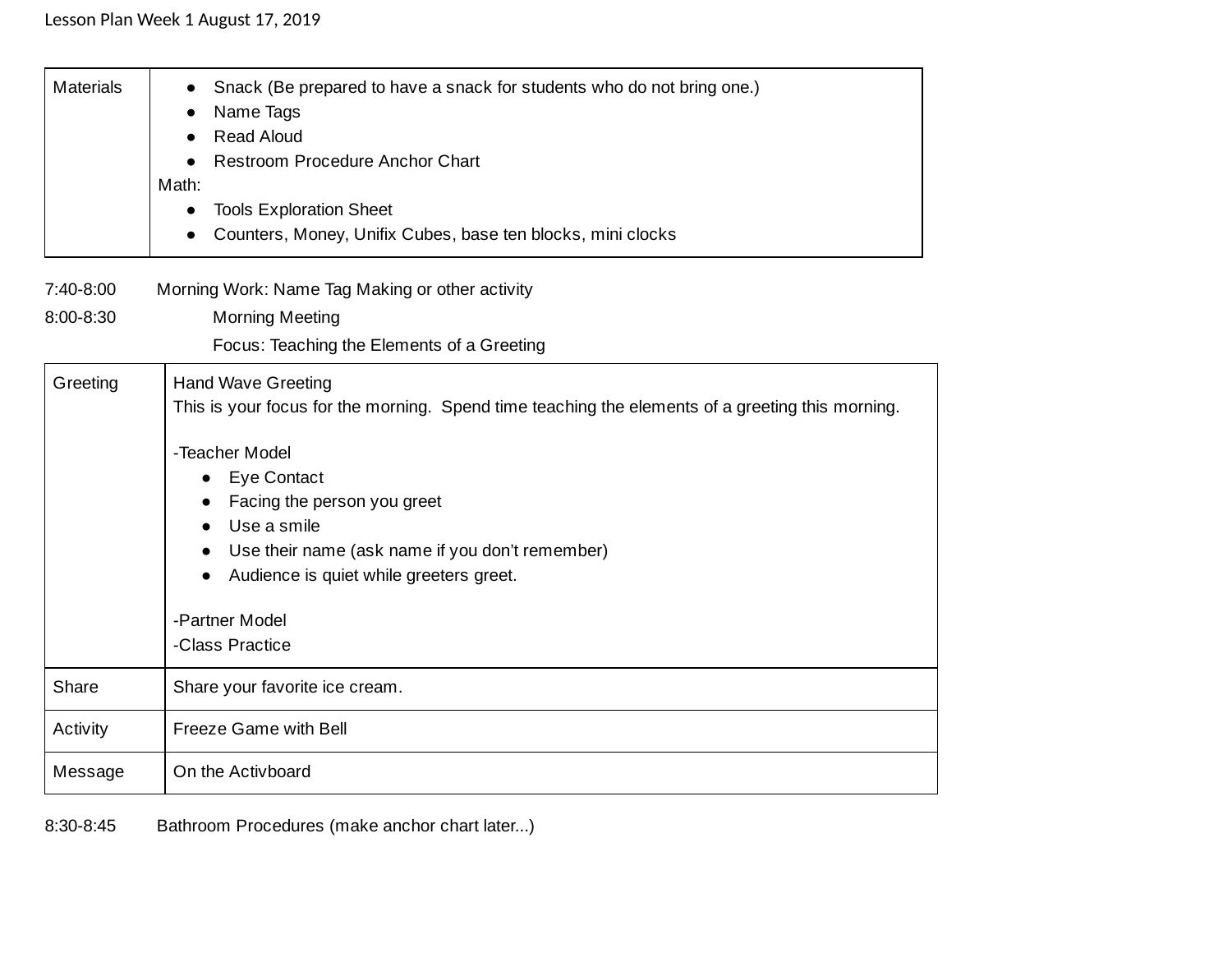| Focus       | When do you get to go to the bathroom?<br>$\bullet$<br>When is an appropriate time to ask?<br>What is an emergency?<br>$\bullet$<br>Where are the passes?<br>How do you get your teacher's attention?<br>How do you sign out?<br>$\bullet$                                |
|-------------|---------------------------------------------------------------------------------------------------------------------------------------------------------------------------------------------------------------------------------------------------------------------------|
| 8:45-9:00   | Practice Bathroom Procedures and How to Line Up                                                                                                                                                                                                                           |
| 9:00-9:30   | Reading - Back to School Read Aloud<br>If time allows after read aloud, kids can read quietly at their seats. Have baskets of books ready for each table with a variety of<br>books at different levels that kids can read from since we have not introduced the library. |
| 9:45-10:00  | Snack<br>Teach how to get your snack<br>$\bullet$<br>Clean Up<br>Volume level practice                                                                                                                                                                                    |
| 10:00-11:00 | Math                                                                                                                                                                                                                                                                      |
|             | Math Tool Exploration:<br>Choose four different math tools, give each table a bucket of tools. Give                                                                                                                                                                       |

| CHOOSE TOUL UNIFIER IN HIGH TOOIS, GIVE EQUIT LADIE A DUCKEL OF LOOIS. GIVE  |
|------------------------------------------------------------------------------|
| students 7 minutes to explore with that tool, stop timer, students will fill |
| out recording sheet, rotate tools. Students will use the math tools to       |
| explore, but will also fill out                                              |
| the following things on their recording sheet: name of math tool,            |
| draw/color                                                                   |
| a picture of the tool, make a guess as to what the tool is used for.         |
| Do this until each table has seen all 4 buckets.                             |
| Counters                                                                     |
| 2. Pattern Blocks                                                            |
|                                                                              |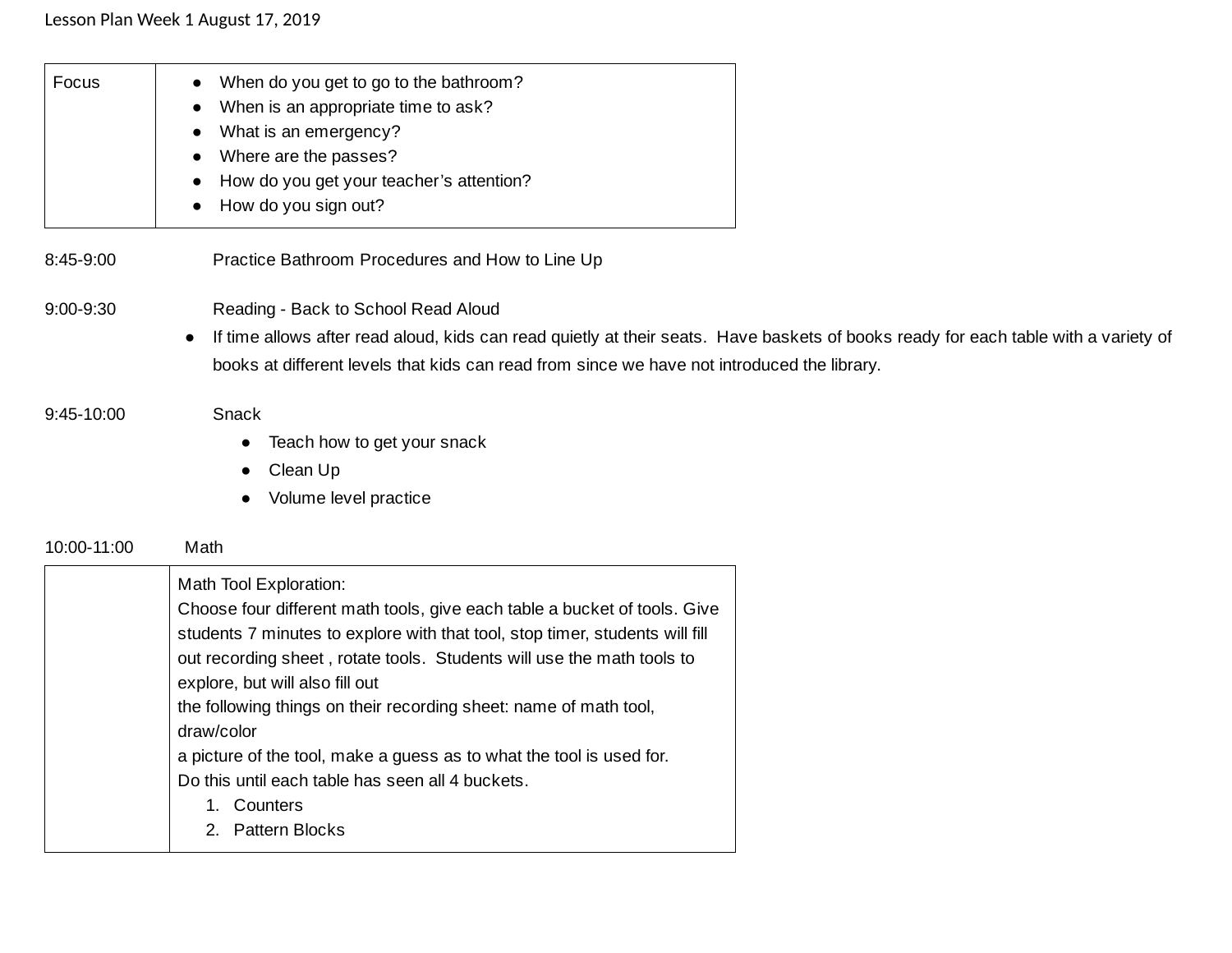| 3. Clocks (mini clocks) or Unifix Cubes<br>4. Base ten blocks<br>5.<br>Money                                                                                                                                                                                                                               |
|------------------------------------------------------------------------------------------------------------------------------------------------------------------------------------------------------------------------------------------------------------------------------------------------------------|
| Before beginning, go over expectations of how to handle manipualtives.                                                                                                                                                                                                                                     |
| Filler (If you get done with math early)<br>Watch the Video The Recess Queenthu<br>https://www.youtube.com/watch?v=uJiWhQDz4_c                                                                                                                                                                             |
| When you finish reading/ watching the video<br>Ask the students: What did they notice about Mean Jean?                                                                                                                                                                                                     |
| On the board write Mean Jean in the middle of a Circle (for a Circle Map)<br>and write down the student's response.<br>(examples boss, bully, she got what she wanted)<br>Tie it up by talking about how we can be not like Mean Jean and<br>$\bullet$<br>if we are mean like Mean Jean what would happen? |

11:00-11:30 Review rules for outside play time. (If raining, discuss inside recess.)

- Circle up at beginning
- Walking safely to the playground or the park
- Circle up at end

### 11:30. Recess practice

● Structured activities to monitor students and go over tagging expectations, as well as perimeters.

12:00 Recess Reflection

12:10Lunch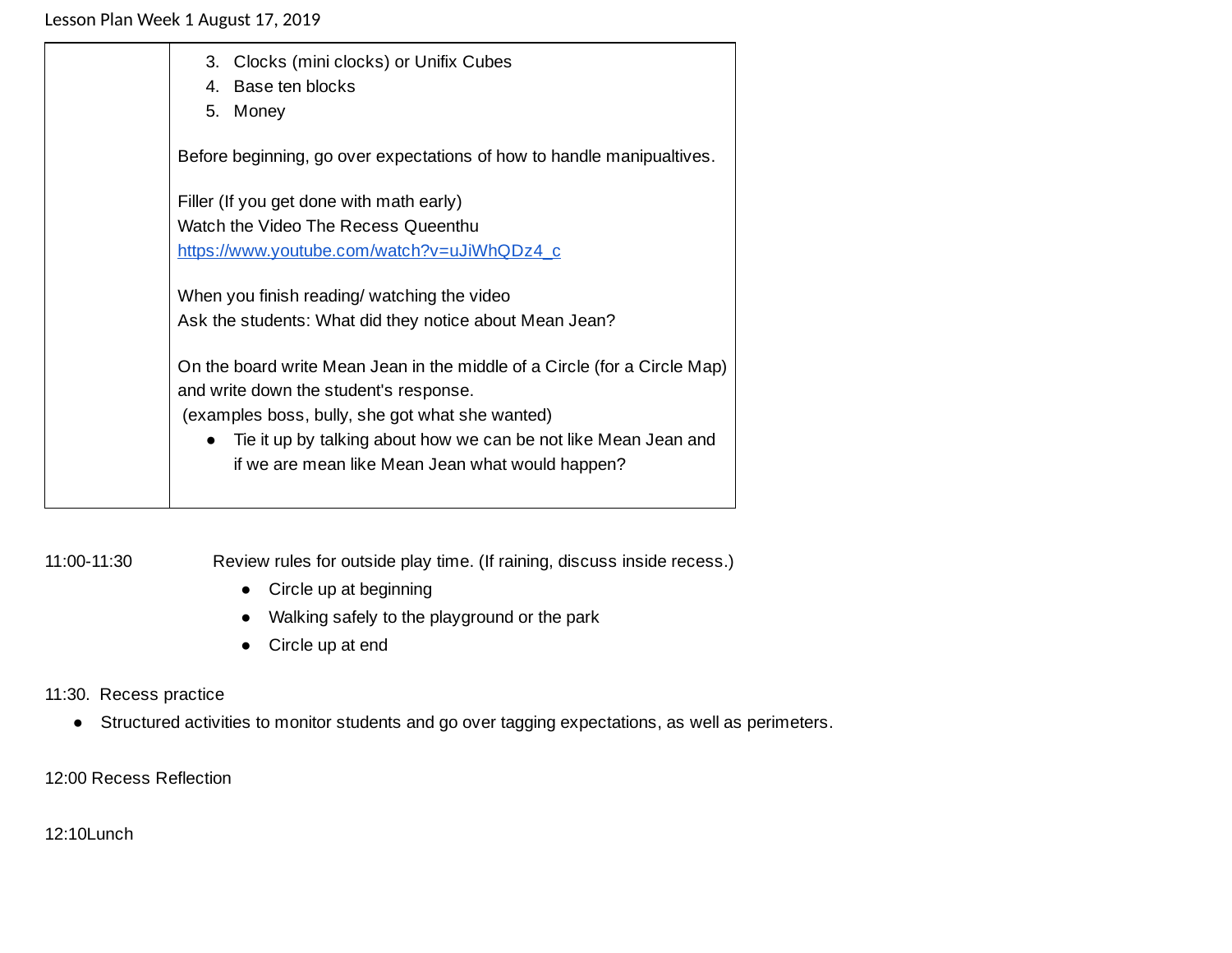- Teach lunch procedures
- Pack up procedures during lunc

#### 12:35 Free Choice Time

- Bring kids to carpet and go over expectations
- Today, you can read a book from the basket at your table, or you can just sit and rest quietly at your seat. (other activities will be made available when students show they can handle solo time)
- This is a solo activity. You are not sharing books, or having conversations.

### 12:45 -1:15 Writing

| Focus        | Guided Discovery of Paper and Pencils                                                                                                                                                                                                                                                                                                                        |
|--------------|--------------------------------------------------------------------------------------------------------------------------------------------------------------------------------------------------------------------------------------------------------------------------------------------------------------------------------------------------------------|
| <b>Notes</b> | Today we will be begin brainstorming ideas for the student's first book.<br>(When students finish this, book, it will need to be graded and put into<br>their portfolios. See me for rubric if you do not have it.).                                                                                                                                         |
|              | Today we are all going to make a bubble map to write down ideas about<br>things we did this summer.                                                                                                                                                                                                                                                          |
|              | In the center of my bubble map, I will write summer. Now I am going to<br>think back about what I did this summer.                                                                                                                                                                                                                                           |
|              | This summer I<br>• Went to the beach (I will write a bubble with beach on the map)<br>• Went on a hot balloon ride (I will write balloon ride on the map)<br>*I am going to also add the balloon went a mile high so I<br>remember to add that to my story.<br>Continue to model things you did on the map and also you can show how<br>to add some details. |
|              |                                                                                                                                                                                                                                                                                                                                                              |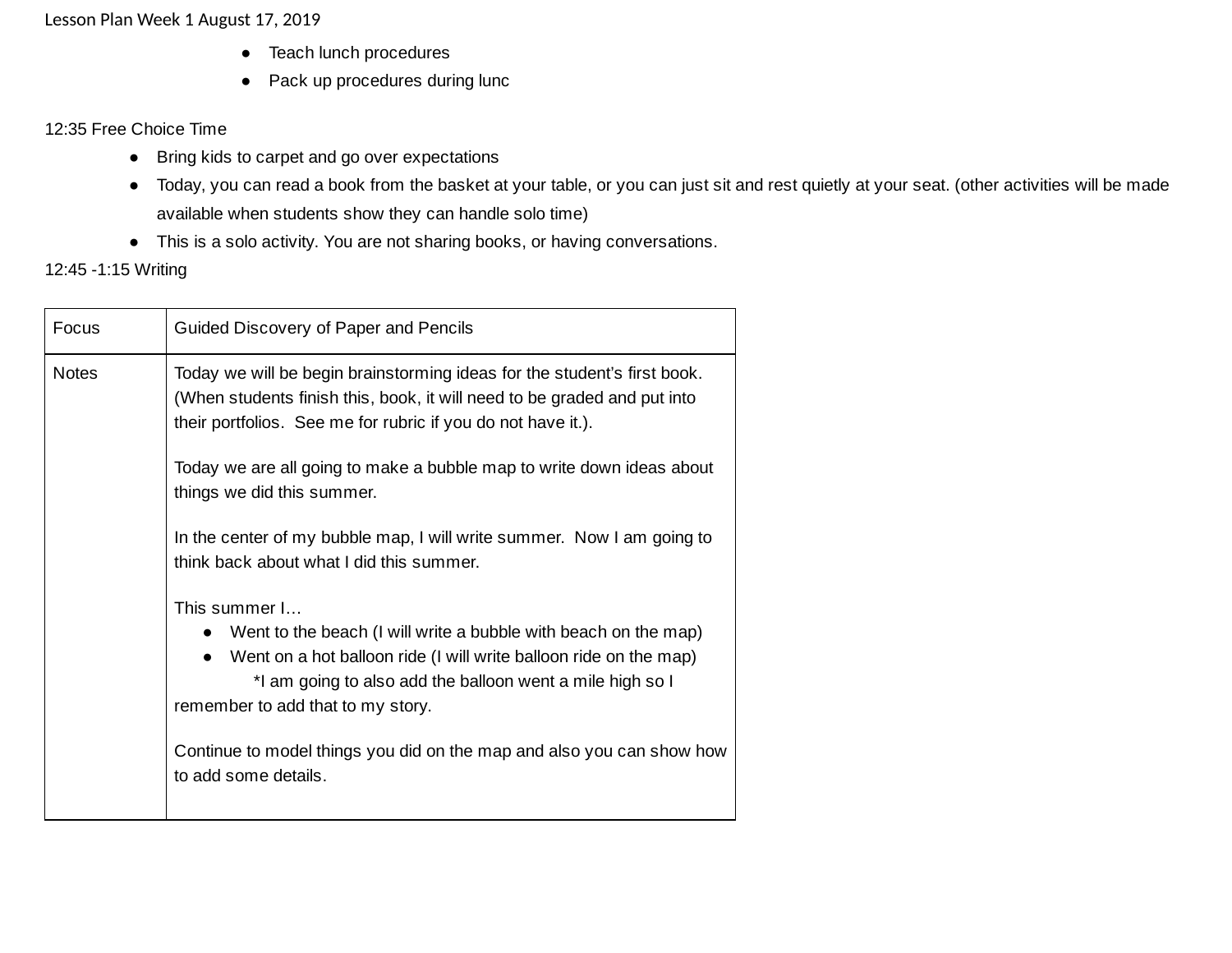| Now I want everyone to take one minute to think about some things you<br>did this summer. When you have at least 1 thing, give me a thumbs up. |
|------------------------------------------------------------------------------------------------------------------------------------------------|
| Have students go back to their seats and begin their map.                                                                                      |
| Collect maps to use tomorrow.                                                                                                                  |
|                                                                                                                                                |

1:15- 1:25 Specials Overview and Expectations

- Hallway expectation walking to and from specials
- Interactively model hallway expectations and walk to special.

1:25-2:10 Specials

2:10 Bathroom Break

2:20-2:45 Project Work

| Have the kids draw a picture of their teacher from last year.<br>Then they should write one sentence about what made their<br>teacher so special.               |
|-----------------------------------------------------------------------------------------------------------------------------------------------------------------|
| After about 15 minutes, have kids come to the carpet and sit in a circle.<br>Allow kids who want to share their picture share. Other kids can just<br>say skip. |
| Then ask them<br>What kind of teacher do you want this year?<br>-As kids share ideas, write them on an anchor chart.                                            |
| Example can be found here:<br>https://www.pinterest.com/pin/137359857360675407/                                                                                 |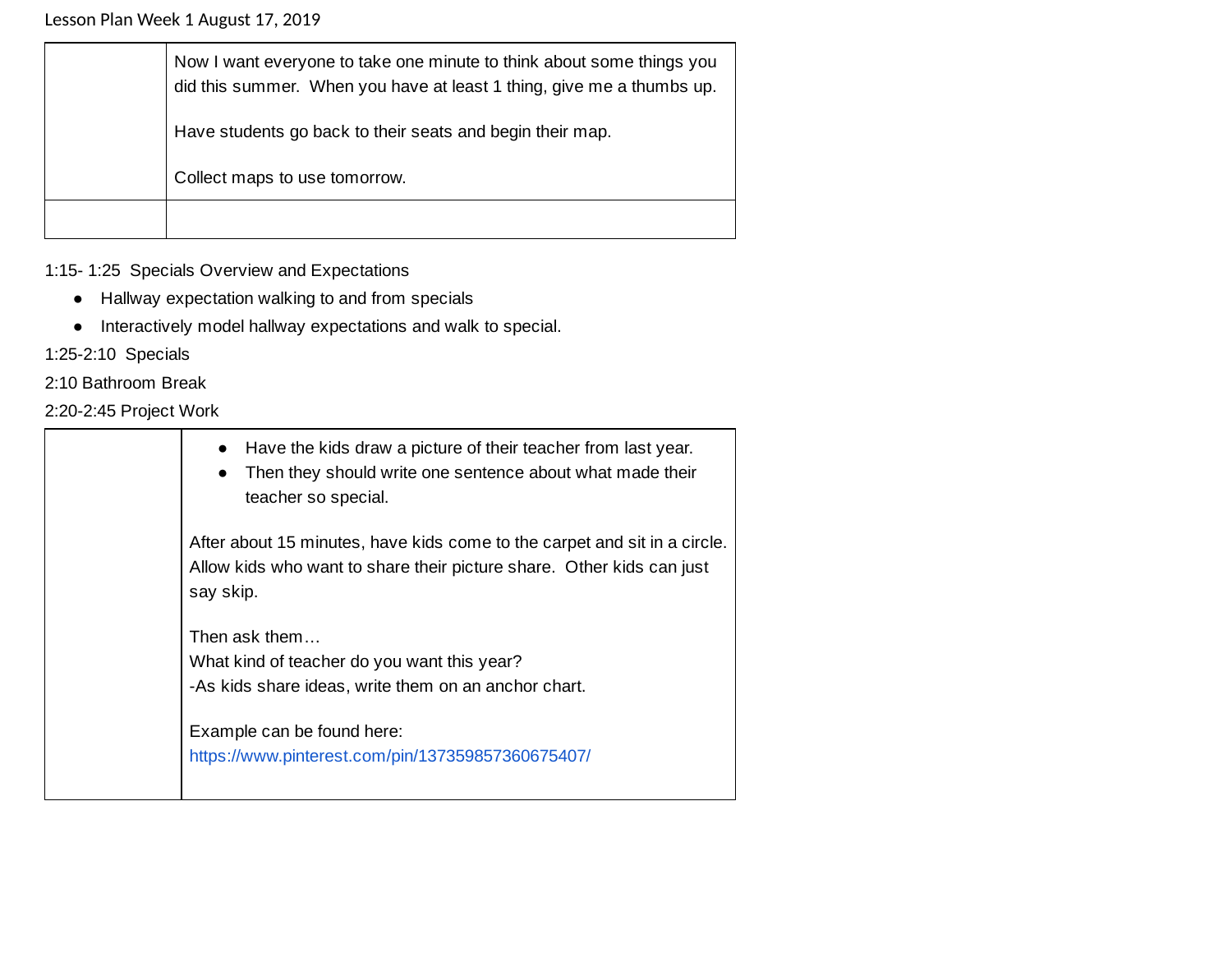- 2:45-3:15 Read Aloud/Closing Meeting/Pack-up
	- Teach morning arrival routines
	- Teach Carline Expectations
	- Prep kids for morning work

3:15 Dismissal

# Tuesday, August 13, 2010

| <b>Materials</b> | Morning Work:                                                           |  |  |
|------------------|-------------------------------------------------------------------------|--|--|
|                  | <b>Memory Book</b>                                                      |  |  |
|                  | Writing:                                                                |  |  |
|                  | Blank white paper for each student<br>$\bullet$                         |  |  |
|                  | Chart paper and marker to model making a bubble map                     |  |  |
|                  | Reading                                                                 |  |  |
|                  | Listening behavior anchor chart                                         |  |  |
|                  | Idea: http://pinterest.com/pin/236861261625009658/                      |  |  |
|                  | Read Aloud of your choice<br>$\bullet$                                  |  |  |
|                  | Worksheet on good listener<br>$\bullet$                                 |  |  |
|                  | Math                                                                    |  |  |
|                  | <b>Tools vs Toys Flipchart</b>                                          |  |  |
|                  | Pattern blocks                                                          |  |  |
|                  | Copies of pattern block template (from Kerri-see me if you<br>$\bullet$ |  |  |
|                  | don't have them from last year)                                         |  |  |
| 7:40-8:00        | Morning Work- Page of memory book                                       |  |  |

8:00-8:30 Morning Meeting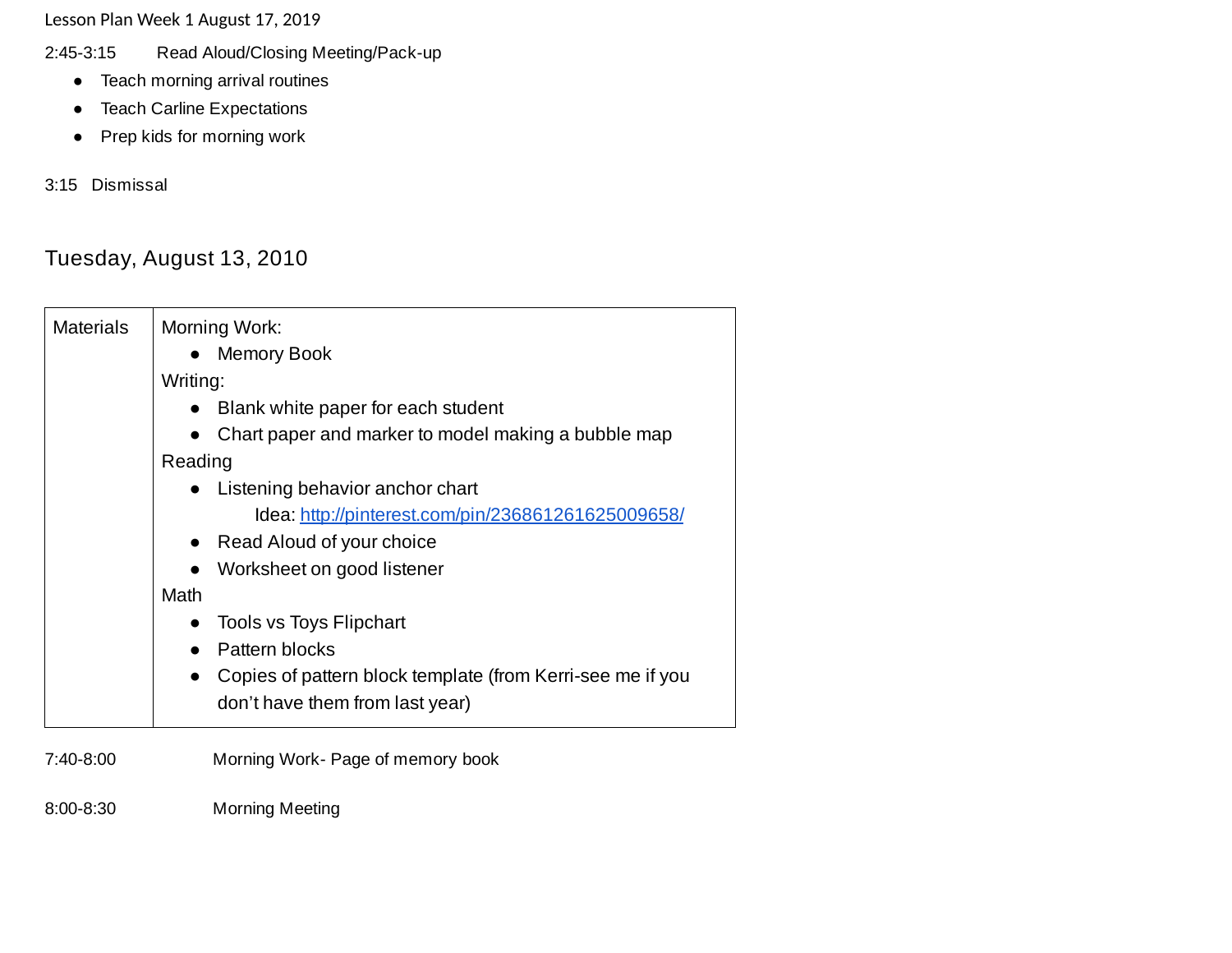Today we will talk about our purposes for Morning Meeting and what rules we will need to have in place for a successful Morning Meeting. (Sample rules on p.14 of resource book) Create anchor chart of morning meeting rules.

| Greeting | <b>Hand Wave Greeting</b>                                                                                             |
|----------|-----------------------------------------------------------------------------------------------------------------------|
| Share    | Whole Group Share: What was your favorite special last year?<br>Model what a response should sound like.<br>$\bullet$ |
| Activity | Freeze Game w/ Chime                                                                                                  |
| Message  | Message on Activboard<br>$\bullet$<br><b>Generate Morning Meeting Rules</b><br>$\bullet$                              |

#### 8:30-9:30 Reading

| Focus        | Transition from tables to rug and seating in rows                            |
|--------------|------------------------------------------------------------------------------|
| <b>Notes</b> | Read Aloud of your choice (No David)                                         |
|              | Listening Behaviors: What are the parts of a good listener?                  |
|              | Worksheet:n                                                                  |
|              | Idea: http://pinterest.com/pin/236861261625009658/                           |
|              | Parts of Listener-Also have anchor chart to copy                             |
|              | Eyes-for looking at the person who is talking                                |
|              | Ears- for listening to the important ideas that other people will            |
|              | share                                                                        |
|              | Mouth- for sharing ideas with others when it is your turn<br>$\bullet$       |
|              | Feet- for criss-crossing so you can concentrate on what you are<br>$\bullet$ |
|              | hearing                                                                      |
|              | Hands-nice and still so nobody is distracted from listening<br>$\bullet$     |
|              | A curious mind-for thinking carefully about what you are hearing             |
|              | Take time to discuss where to get scissors and glue.                         |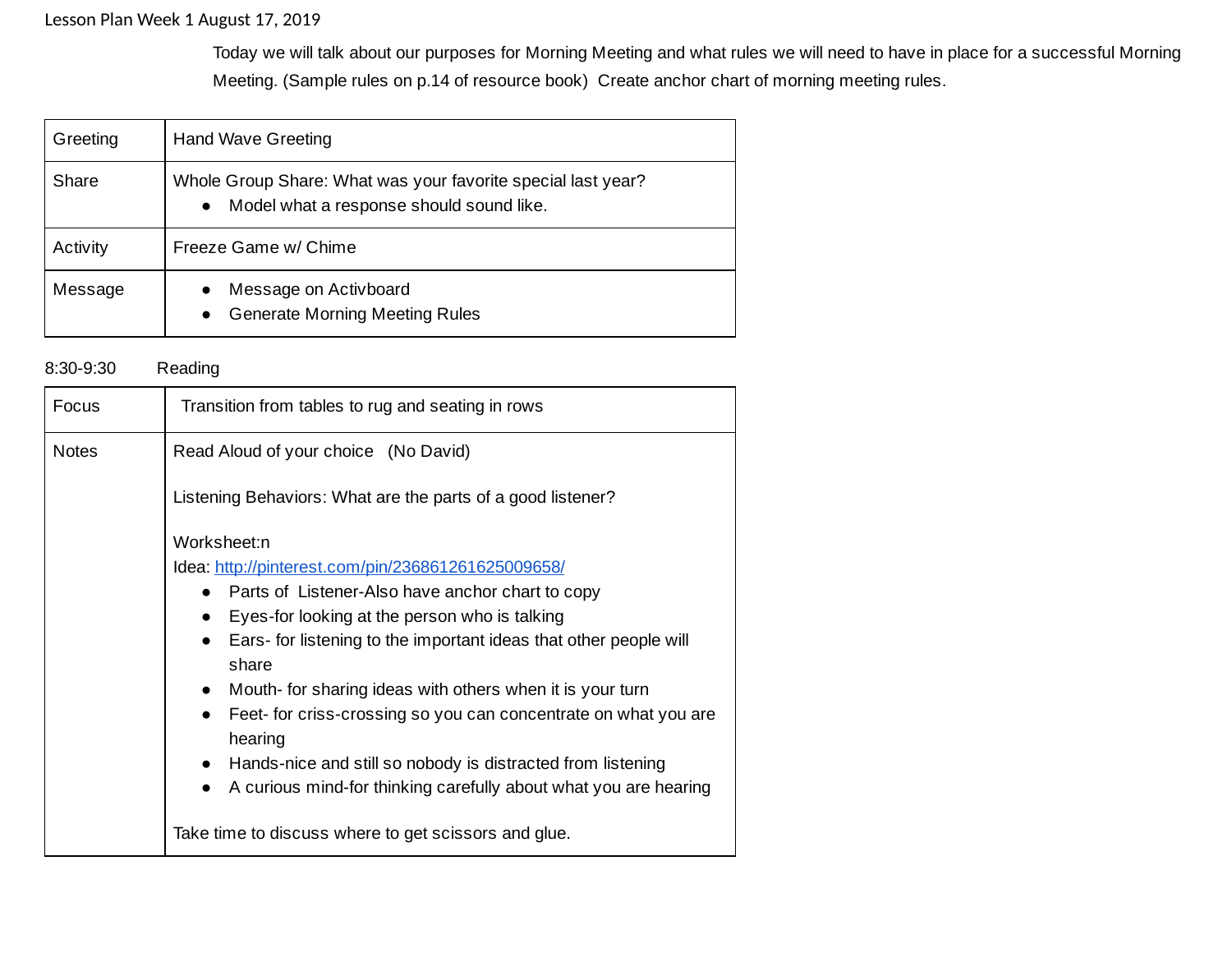Have student complete worksheet on being a good listener and color.

9:30 bathroom break

9:45 Snack

10:00-10:20 Break Outside - Play A Tag Game as Class

## 10:20-11:20 Math

| Focus Lesson                                                    | Tools vs. Toys / Pattern block guided discovery                                                                                                                |  |  |
|-----------------------------------------------------------------|----------------------------------------------------------------------------------------------------------------------------------------------------------------|--|--|
| <b>Notes</b>                                                    | This activity will help your students think about the proper use of math<br>manipulatives. Students will sort the pictures into tools or toys on the<br>board. |  |  |
|                                                                 | Pattern block guided discovery                                                                                                                                 |  |  |
|                                                                 | See pg. 16 in First Six Weeks for Pattern Block examples<br>Provide students with a container of pattern blocks at each table                                  |  |  |
| 11:20-11:40                                                     | <b>Read Aloud</b>                                                                                                                                              |  |  |
| 11:40-12:10                                                     | Recess                                                                                                                                                         |  |  |
| 12:10                                                           | Bathroom and lunch                                                                                                                                             |  |  |
| 12:40<br>Free choice time                                       |                                                                                                                                                                |  |  |
| 12:55-1:15                                                      | Writing                                                                                                                                                        |  |  |
| Begin First Book (three pages to start with) - No HELP<br>Focus |                                                                                                                                                                |  |  |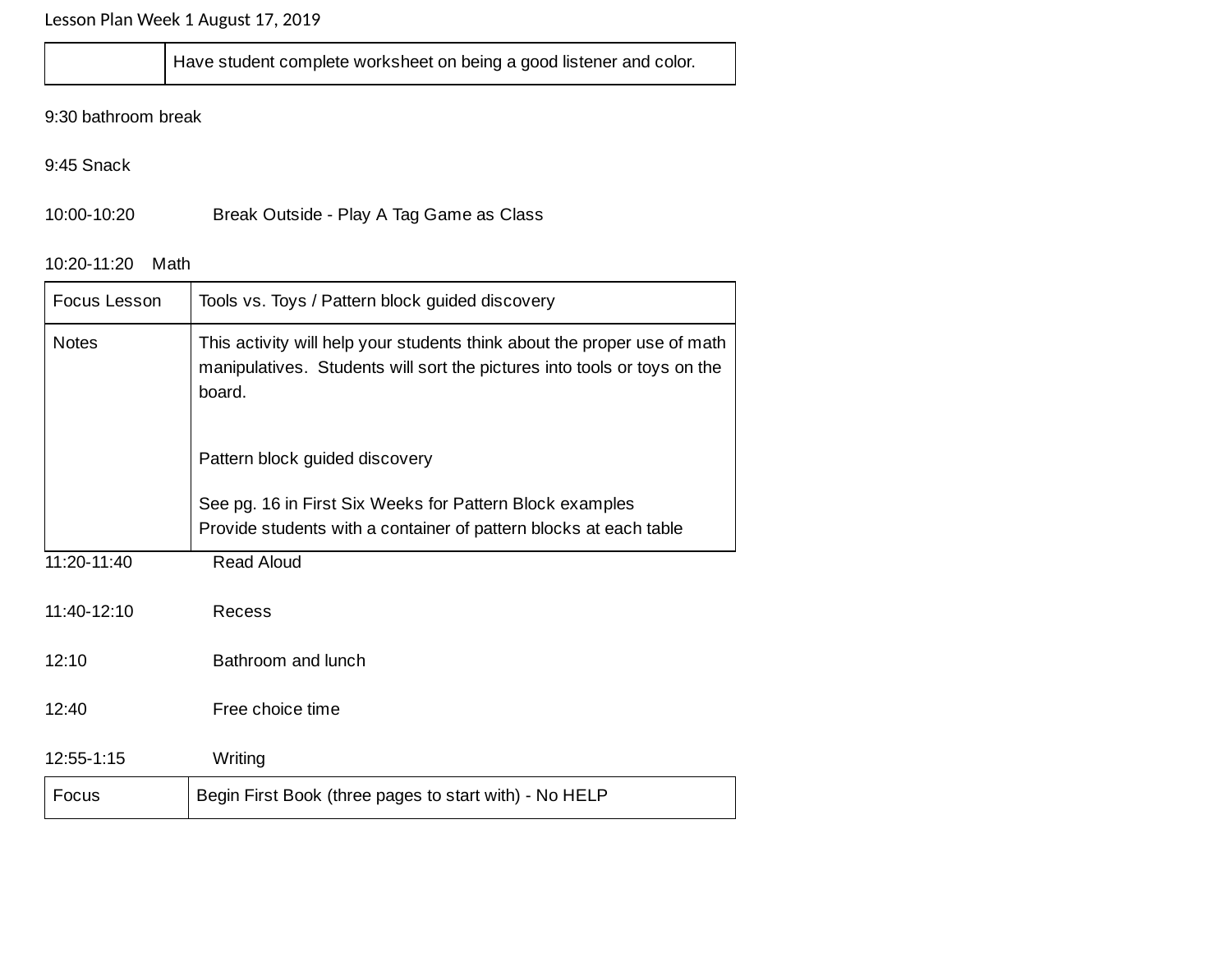| <b>Read Aloud</b> | Begin by reading a story or part of a story about characters in the<br>summer.             |  |  |  |
|-------------------|--------------------------------------------------------------------------------------------|--|--|--|
|                   | Examples:                                                                                  |  |  |  |
|                   | Froggy goes to Camp                                                                        |  |  |  |
|                   | Arthur's Family Vacation                                                                   |  |  |  |
|                   | Just me and my Day                                                                         |  |  |  |
|                   | Beach Day                                                                                  |  |  |  |
|                   | <b>Swimming Lessons</b>                                                                    |  |  |  |
| <b>Notes</b>      | Students should have 45 minutes to work on their book TODAY. They                          |  |  |  |
|                   | get a max of 3, 45 minute sessions to write.                                               |  |  |  |
|                   | Today we are going to choose one thing to from our bubble map to<br>write about in a book. |  |  |  |
|                   | Show students your bubble map from yesterday.                                              |  |  |  |
|                   | Model how to pick one to write about.                                                      |  |  |  |
|                   | Model how to start on the book by adding a title and author.                               |  |  |  |
|                   | Then briefly discuss expectations:                                                         |  |  |  |
|                   | You must try your best<br>$\bullet$                                                        |  |  |  |
|                   | Each page should have pictures and words<br>$\bullet$                                      |  |  |  |
|                   | Crayons only (no markers or colored pencils)<br>$\bullet$                                  |  |  |  |
|                   | You should not finish today<br>$\bullet$                                                   |  |  |  |
| 1:25              | <b>Specials</b>                                                                            |  |  |  |
| 2:10              | <b>Bathroom Break</b>                                                                      |  |  |  |
| $2:20-3:00$       | <b>Project Work</b>                                                                        |  |  |  |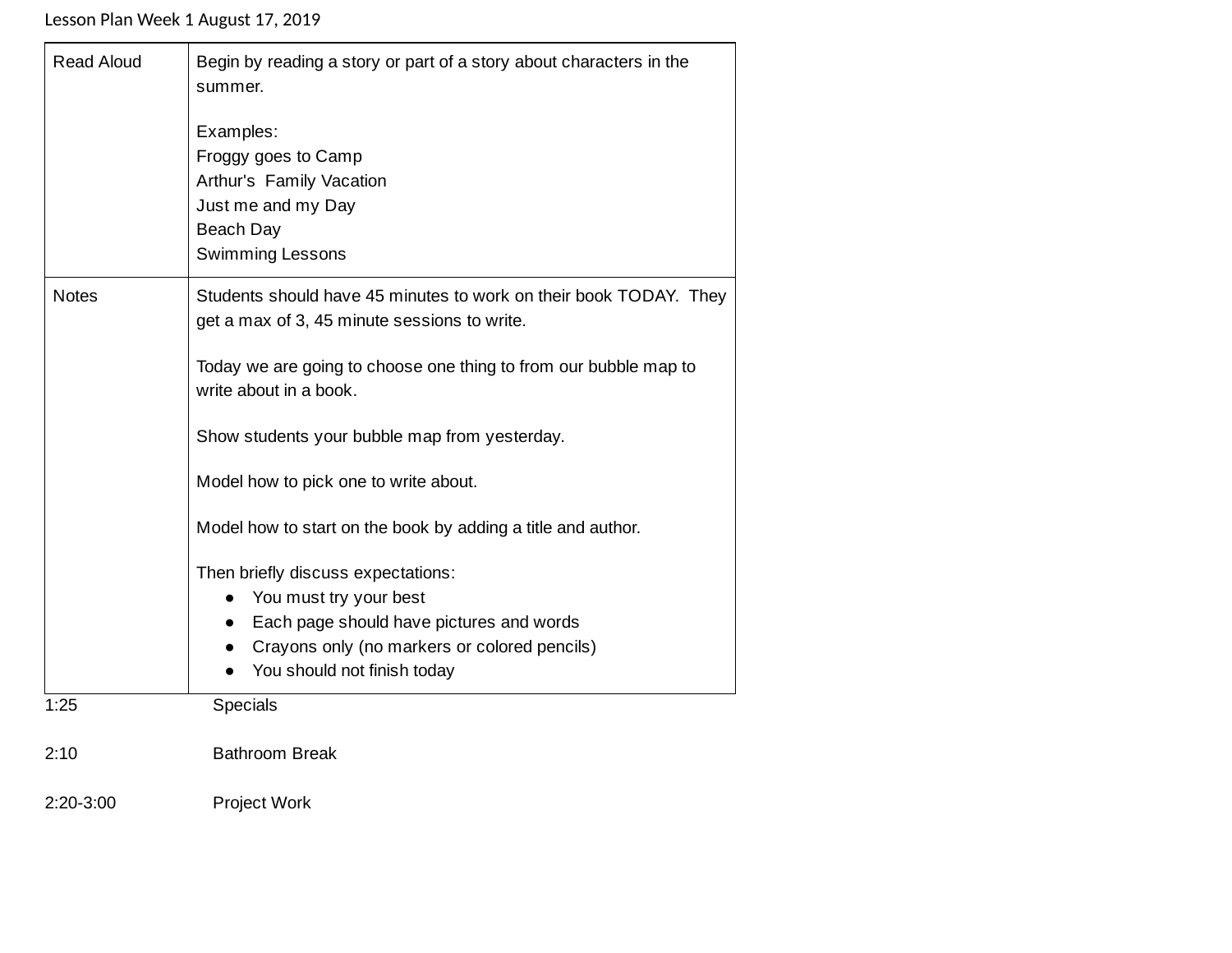| Focus        | Guided Discovery of Finding Books in the Library                                                                                                                                                                                                                                                                                                                                                                                                                                                                                                                                                                                                                                                                                                                                                                                                                                                                                                                                                                                                                    |  |  |
|--------------|---------------------------------------------------------------------------------------------------------------------------------------------------------------------------------------------------------------------------------------------------------------------------------------------------------------------------------------------------------------------------------------------------------------------------------------------------------------------------------------------------------------------------------------------------------------------------------------------------------------------------------------------------------------------------------------------------------------------------------------------------------------------------------------------------------------------------------------------------------------------------------------------------------------------------------------------------------------------------------------------------------------------------------------------------------------------|--|--|
| <b>Notes</b> | This lesson is a basic introduction to your classroom library is<br>organized and how students should take and return books. Each<br>class might have a different way of doing this and teaching<br>thishere is how it could look.                                                                                                                                                                                                                                                                                                                                                                                                                                                                                                                                                                                                                                                                                                                                                                                                                                  |  |  |
|              | <b>Library Expectations</b><br>• When can I shop for books?<br>Only purpose (right now) for being in the library is to look for<br>a book<br>Silent voices or soft whisper voices<br>Organization<br>Bins are categorized by topic or genre or level<br>Each bin has a color and symbol. Be sure books are but in<br>$\bullet$<br>the right bin.<br>Looking for books<br>Look for a bin of books that sound interesting to youa topic<br>$\bullet$<br>you like, books you recognize, etc.<br>Look for a bin of books that are close to a level you read last<br>year<br>Take the bin off the shelf so you can "browse"<br>Return the bin to its correct spot. If you can't<br>$\bullet$<br>rememberlook at the dot on the front of the bin<br>• You can have three books in your bookbox at a time.<br>Returning books<br>When returning books to the library, look at the back of first to<br>$\bullet$<br>remind yourself of where the bin is that books belongs to<br>When you find the correct bin, place the book carefully inside<br>the bin (don't bend it!) |  |  |
|              | Practice                                                                                                                                                                                                                                                                                                                                                                                                                                                                                                                                                                                                                                                                                                                                                                                                                                                                                                                                                                                                                                                            |  |  |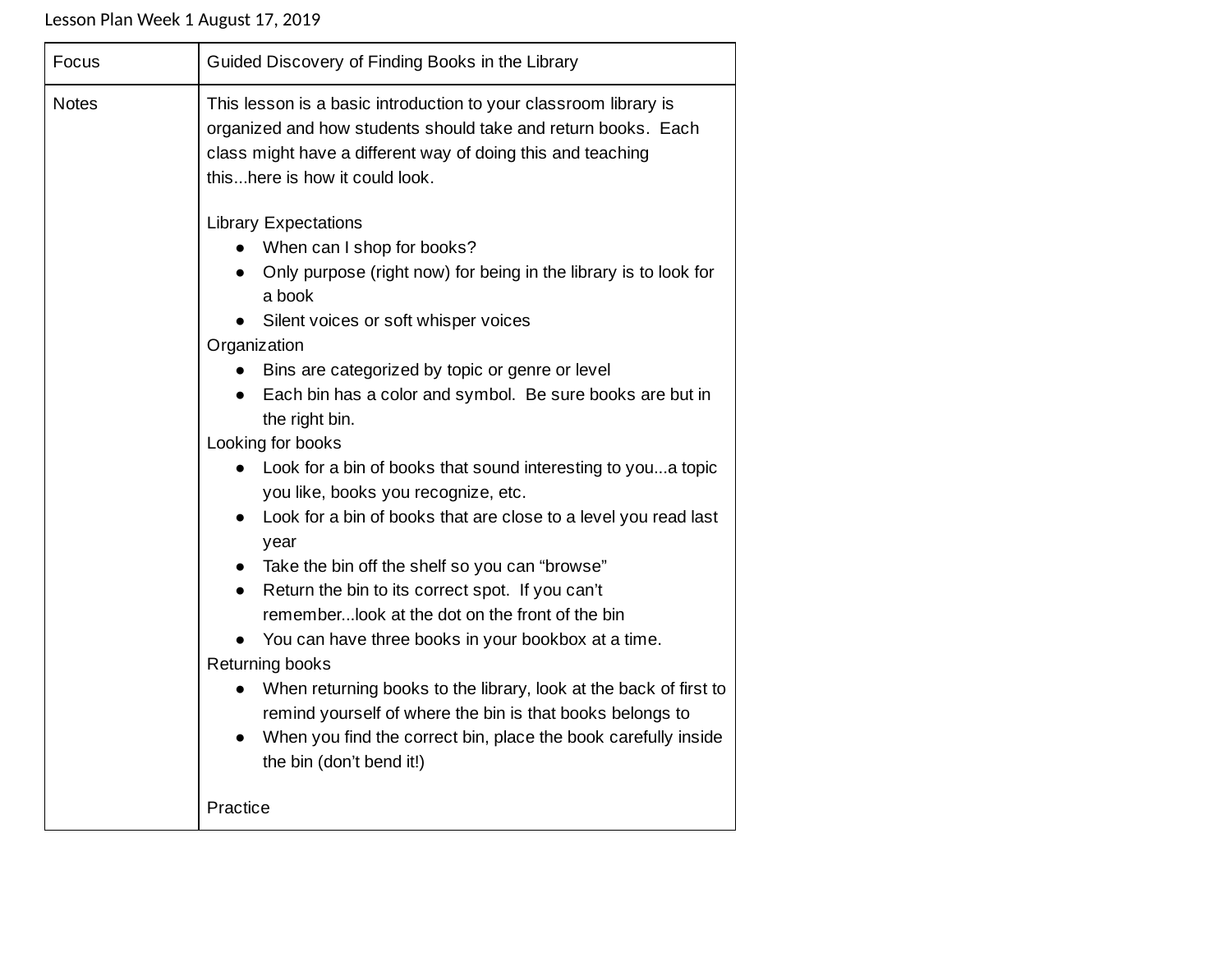|               | • Then, call each table into the library to have them practice<br>with you there to guide them through the process.<br>• Students can read the book they picked during the rest of this<br>time. |
|---------------|--------------------------------------------------------------------------------------------------------------------------------------------------------------------------------------------------|
| $3:00 - 3:15$ | Interactive Read Aloud/Closing Meeting                                                                                                                                                           |

3:15 Dismissal

# Wednesday, August 14,2019

| <b>Materials</b><br>Writing:                                                |  |  |
|-----------------------------------------------------------------------------|--|--|
| One book for each student.                                                  |  |  |
| Graphic organizer from day 1<br>$\bullet$                                   |  |  |
| Reading:                                                                    |  |  |
| • Card stock or construction paper cut into strips for bookmarks            |  |  |
| Markers, colored, pencils, or other materials you want them to<br>$\bullet$ |  |  |
| use                                                                         |  |  |
| Math:                                                                       |  |  |
| Math All About Me Poster copies<br>$\bullet$                                |  |  |
| Your Own All About Me Math Example<br>$\bullet$                             |  |  |
| Math Read Aloud<br>$\bullet$                                                |  |  |
|                                                                             |  |  |

7:40-8:00 Morning Work 8:00-8:30 Morning Meeting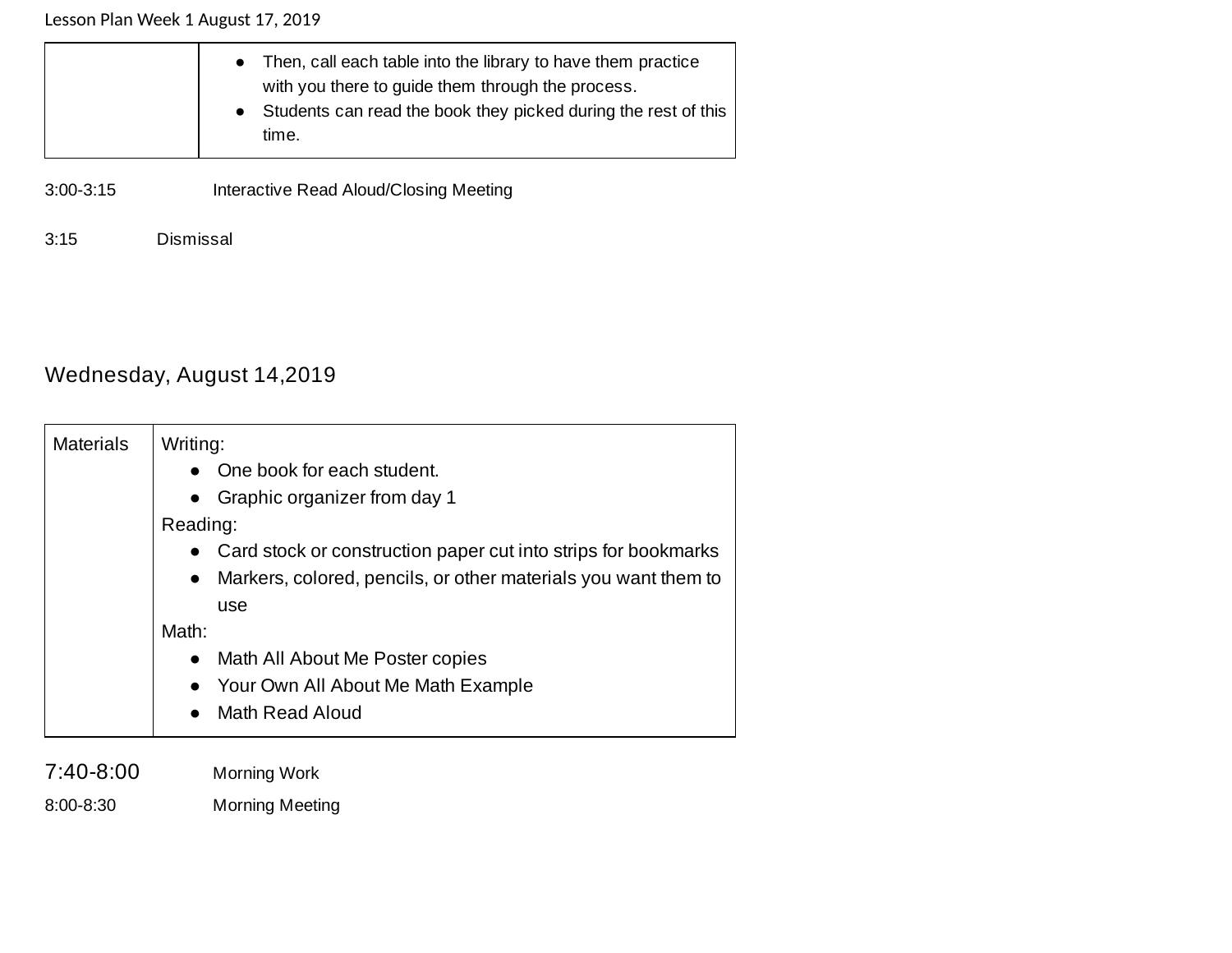| Greeting                         | Peace Sign Greeting                                                                                                                                                                                                                                                                                                                                                                                                                                                                                                |  |  |
|----------------------------------|--------------------------------------------------------------------------------------------------------------------------------------------------------------------------------------------------------------------------------------------------------------------------------------------------------------------------------------------------------------------------------------------------------------------------------------------------------------------------------------------------------------------|--|--|
| Share                            | Introduce the Importance of Sharing<br><b>Guiding Questions/Teaching Points:</b><br>Intro sharing, why is this important?<br>Talk about appropriate news to share (community vs. private<br>family)<br>Brainstorm topics children are interested in sharing<br>Whole Group Share: What is your favorite special? Why?<br>Today, we will build on what we learned yesterday and learn that it is<br>important to give a reason why we like something<br>Sentence stems:<br>My favorite special is _________ because |  |  |
| Activity                         | <b>Oliver Twist</b><br>Oliver twist, twist, twist (Hands on hips and twist body)<br>Can't do this, this, this (Tap right foot and shake forefinger of right<br>hand)<br>Touch his head, head, head (Touch head with hands)<br>$\bullet$<br>Touch his ears, ears, ears (Touch ears with hands)<br>$\bullet$<br>Touch his toes, toes, toes (Touch toes with hands)<br>$\bullet$<br>Touch his nose, nose, nose (touch your nose)                                                                                      |  |  |
| Message                          | Message on Activboard<br><b>Review Morning Meeting Rules</b>                                                                                                                                                                                                                                                                                                                                                                                                                                                       |  |  |
| 8:30-9:45<br><b>1st Activity</b> | Reading                                                                                                                                                                                                                                                                                                                                                                                                                                                                                                            |  |  |

| Focus | Make bookmarks/Guided Discovery with markers |
|-------|----------------------------------------------|
|-------|----------------------------------------------|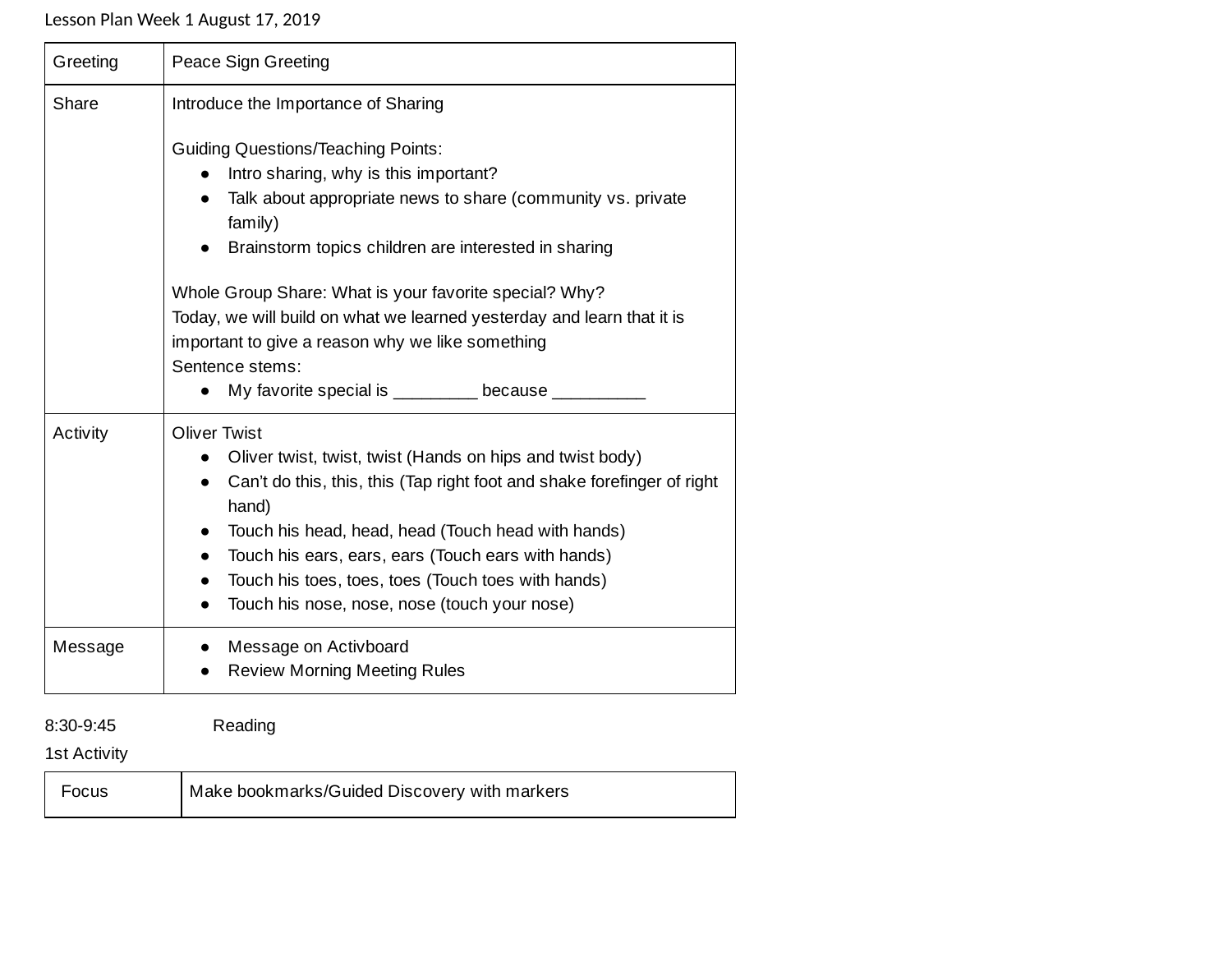| <b>Notes</b> | (Kerri - My students will be drawing a favorite summer memory!)    |  |  |  |
|--------------|--------------------------------------------------------------------|--|--|--|
|              | This could be a guided discovery of markers or another supply you  |  |  |  |
|              | haven't worked with yet. On one side students can write their name |  |  |  |
|              | and decorate with designs. On the other side students can draw     |  |  |  |
|              | pictures of favorite books or characters, etc.                     |  |  |  |
|              |                                                                    |  |  |  |

# 2nd Activity

| Focus        | Beginning the process of hopes and dreams                                                                          |  |
|--------------|--------------------------------------------------------------------------------------------------------------------|--|
| <b>Notes</b> | Use the RC Book Pg. 90 - 95<br>Today we will just focus on Pg. 90 - 91 with the heading "Beginning the<br>Process" |  |

## 9:45 Outside Break

| Focus        | Tag Game with your class to build community                  |  |
|--------------|--------------------------------------------------------------|--|
| <b>Notes</b> | Tag, sharks and minnows, elbow tag, freeze tag, category tag |  |

| <b>1st Activity</b> |                                                                                     | <b>1st Activity</b>   |                                                                                                                                                                                                                                    |
|---------------------|-------------------------------------------------------------------------------------|-----------------------|------------------------------------------------------------------------------------------------------------------------------------------------------------------------------------------------------------------------------------|
| Focus               | Make<br>bookmarks/Guide<br>d Discovery with                                         | Focus<br><b>Notes</b> | Make bookmarks/Guided Discovery<br>with markers<br>(Kerri - My students will be drawing a                                                                                                                                          |
| <b>Notes</b>        | markers<br>(Kerri - My<br>students will be<br>drawing a favorite<br>summer memory!) |                       | favorite summer memory!)<br>This could be a guided discovery of<br>markers or another supply you haven't<br>worked with yet. On one side students<br>can write their name and decorate with<br>designs. On the other side students |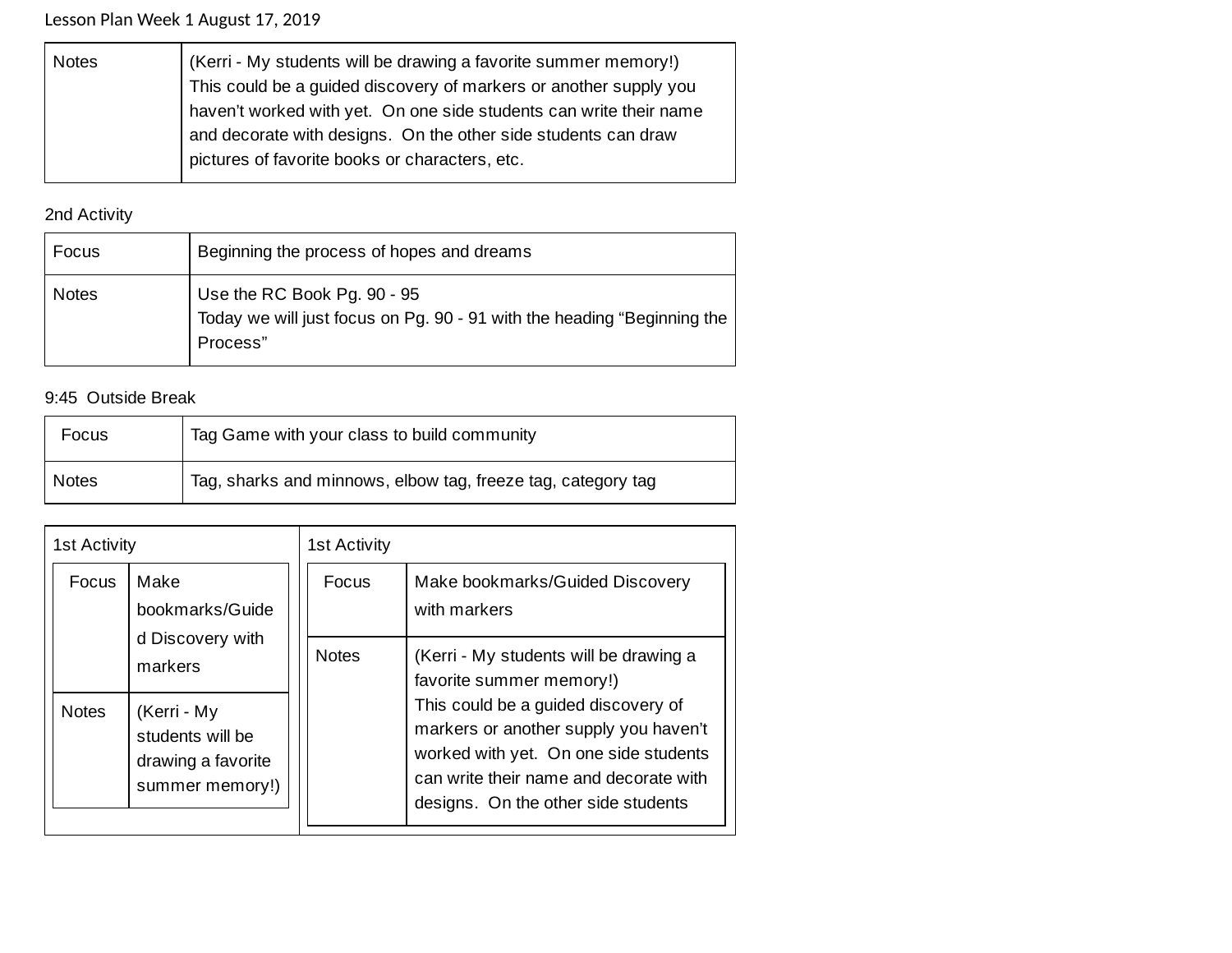|              | This could be a<br>guided discovery<br>of markers or                                                                                                       |                    | can draw pictures of favorite books or<br>characters, etc.                                                            |  |
|--------------|------------------------------------------------------------------------------------------------------------------------------------------------------------|--------------------|-----------------------------------------------------------------------------------------------------------------------|--|
|              | another supply<br>you haven't<br>worked with yet.<br>On one side<br>students can write<br>their name and<br>decorate with<br>designs. On the<br>other side | 2nd Activity       |                                                                                                                       |  |
|              |                                                                                                                                                            | Focus              | Beginning the process of hopes and<br>dreams                                                                          |  |
|              |                                                                                                                                                            | <b>Notes</b>       | Use the RC Book Pg. 90 - 95<br>Today we will just focus on Pg. 90 - 91<br>with the heading "Beginning the<br>Process" |  |
|              | students can draw<br>pictures of favorite                                                                                                                  | 9:45 Outside Break |                                                                                                                       |  |
|              | books or<br>characters, etc.                                                                                                                               | Focus              | Tag Game with your class to build<br>community                                                                        |  |
| 2nd Activity |                                                                                                                                                            | <b>Notes</b>       | Tag, sharks and minnows, elbow tag,<br>freeze tag, category tag                                                       |  |
| Focus        | Beginning the<br>process of hopes<br>and dreams                                                                                                            |                    |                                                                                                                       |  |
| <b>Notes</b> | Use the RC Book<br>Pg. 90 - 95<br>Today we will just<br>focus on Pg. 90 -<br>91 with the<br>heading<br>"Beginning the<br>Process"                          |                    |                                                                                                                       |  |
|              |                                                                                                                                                            |                    |                                                                                                                       |  |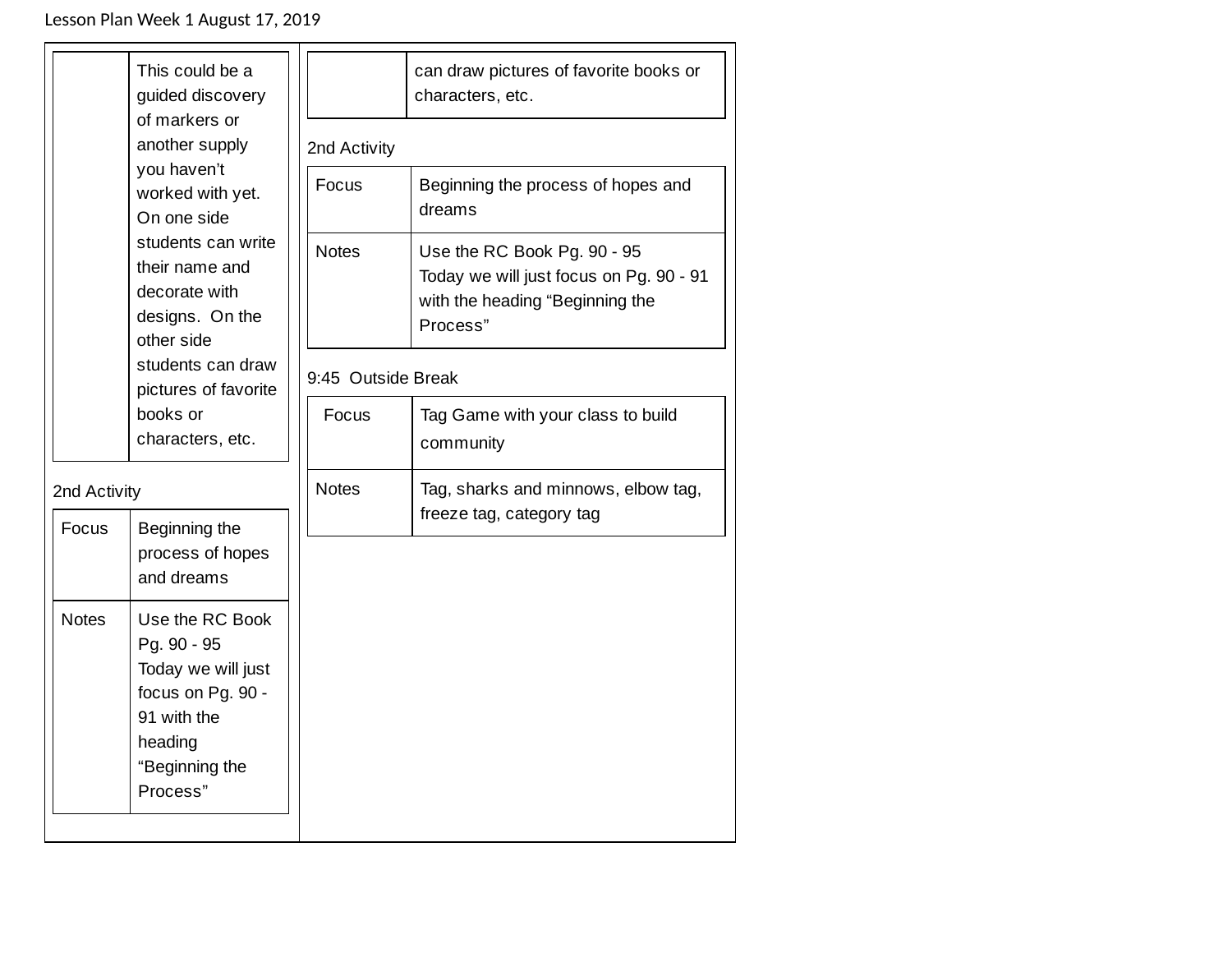| 9:45 Outside Break            |                                                                                                                                  |                     |                                                                                                                                                                                                                                                                      |
|-------------------------------|----------------------------------------------------------------------------------------------------------------------------------|---------------------|----------------------------------------------------------------------------------------------------------------------------------------------------------------------------------------------------------------------------------------------------------------------|
| Focus                         | Tag Game with<br>your class to<br>build community                                                                                |                     |                                                                                                                                                                                                                                                                      |
| <b>Notes</b>                  | Tag, sharks and<br>minnows, elbow<br>tag, freeze tag,<br>category tag                                                            |                     |                                                                                                                                                                                                                                                                      |
| <b>1st Activity</b>           |                                                                                                                                  | <b>1st Activity</b> |                                                                                                                                                                                                                                                                      |
| Focus                         | Make<br>bookmarks/Guide<br>d Discovery with                                                                                      | Focus               | Make bookmarks/Guided Discovery<br>with markers                                                                                                                                                                                                                      |
|                               | markers                                                                                                                          | <b>Notes</b>        | (Kerri - My students will be drawing a<br>favorite summer memory!)                                                                                                                                                                                                   |
| <b>Notes</b>                  | (Kerri - My<br>students will be<br>drawing a favorite<br>summer memory!)<br>This could be a<br>guided discovery<br>of markers or |                     | This could be a guided discovery of<br>markers or another supply you haven't<br>worked with yet. On one side students<br>can write their name and decorate with<br>designs. On the other side students<br>can draw pictures of favorite books or<br>characters, etc. |
| another supply<br>you haven't |                                                                                                                                  | 2nd Activity        |                                                                                                                                                                                                                                                                      |
|                               | worked with yet.<br>On one side<br>students can write                                                                            | Focus               | Beginning the process of hopes and<br>dreams                                                                                                                                                                                                                         |
|                               | their name and                                                                                                                   | <b>Notes</b>        | Use the RC Book Pg. 90 - 95                                                                                                                                                                                                                                          |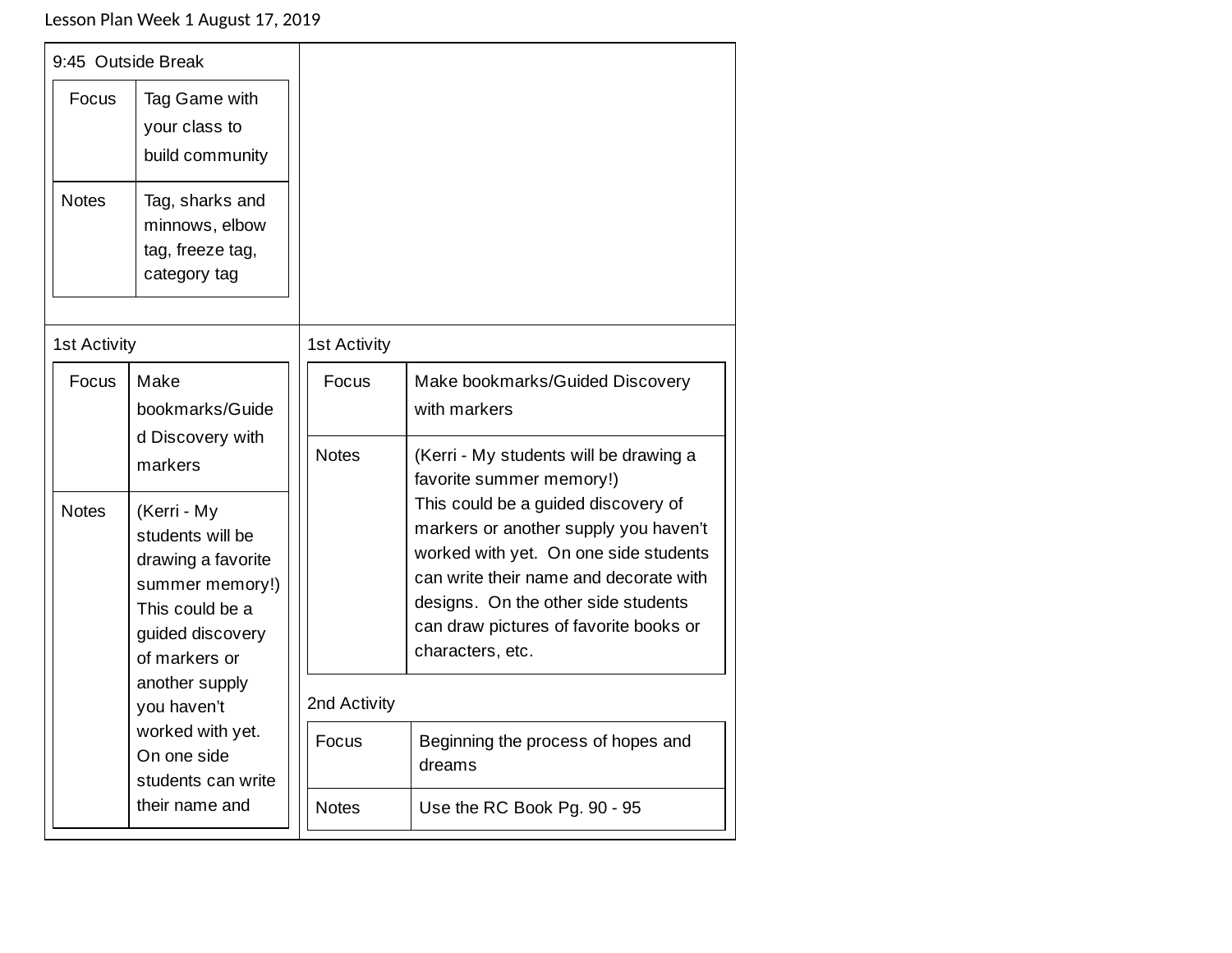|                    | decorate with<br>designs. On the<br>other side<br>students can draw<br>pictures of favorite<br>books or<br>characters, etc.       | 9:45 Outside Break<br>Focus | Today we will just focus on Pg. 90 - 91<br>with the heading "Beginning the<br>Process"<br>Tag Game with your class to build<br>community |
|--------------------|-----------------------------------------------------------------------------------------------------------------------------------|-----------------------------|------------------------------------------------------------------------------------------------------------------------------------------|
|                    | 2nd Activity                                                                                                                      |                             | <b>Notes</b><br>Tag, sharks and minnows, elbow tag,                                                                                      |
| Focus              | Beginning the<br>process of hopes<br>and dreams                                                                                   |                             | freeze tag, category tag                                                                                                                 |
| <b>Notes</b>       | Use the RC Book<br>Pg. 90 - 95<br>Today we will just<br>focus on Pg. 90 -<br>91 with the<br>heading<br>"Beginning the<br>Process" |                             |                                                                                                                                          |
| 9:45 Outside Break |                                                                                                                                   |                             |                                                                                                                                          |
| Focus              | Tag Game with<br>your class to<br>build community                                                                                 |                             |                                                                                                                                          |
| <b>Notes</b>       | Tag, sharks and<br>minnows, elbow                                                                                                 |                             |                                                                                                                                          |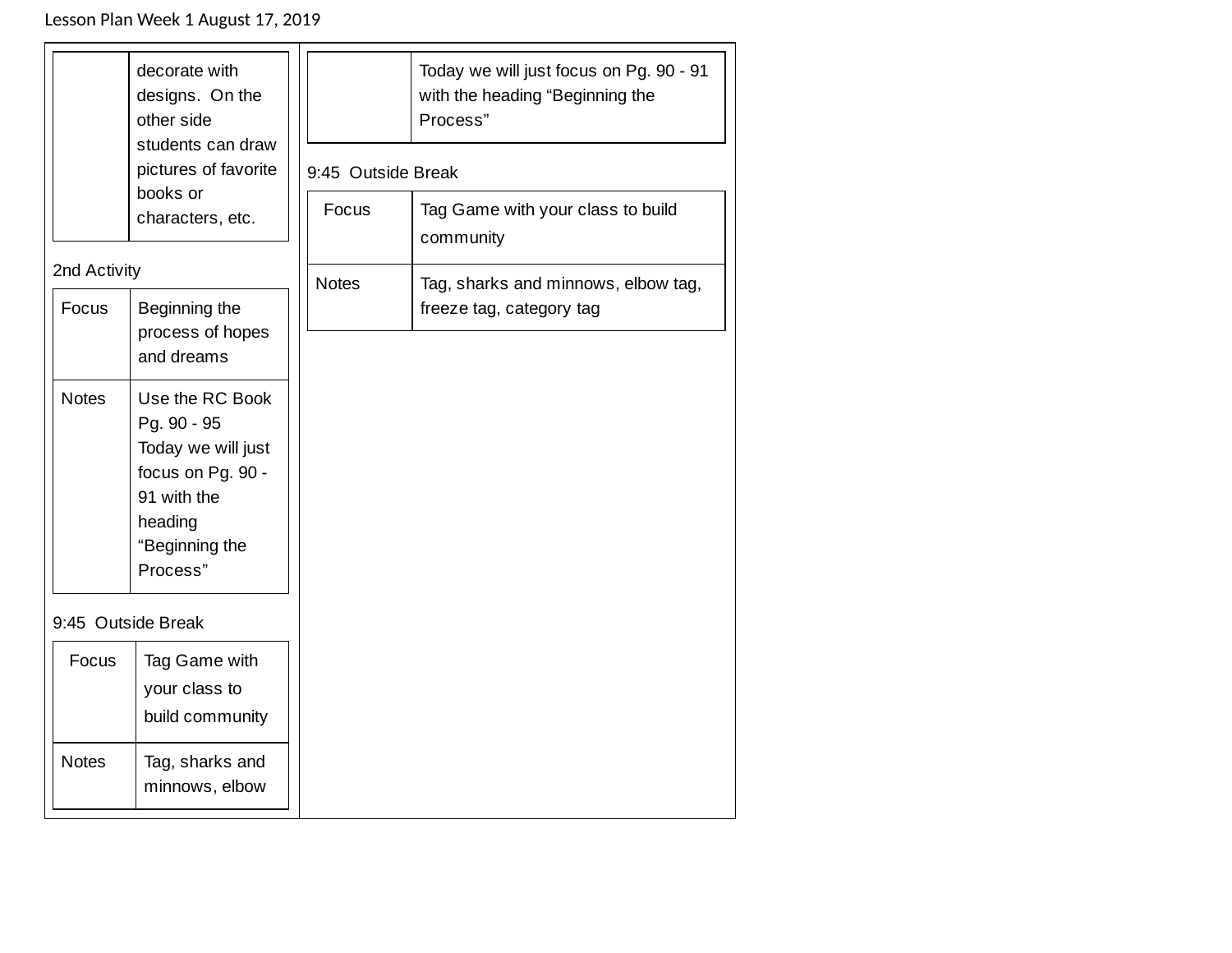10:00 Bathroom & Snack

#### 10:20-11:20 Math

| Focus        | <b>Cooperative Puzzles</b>                                                                                                                                                                                                                                                                                                                                                                                                                                                                                                                                                                                                                                                                                                                                                                 |
|--------------|--------------------------------------------------------------------------------------------------------------------------------------------------------------------------------------------------------------------------------------------------------------------------------------------------------------------------------------------------------------------------------------------------------------------------------------------------------------------------------------------------------------------------------------------------------------------------------------------------------------------------------------------------------------------------------------------------------------------------------------------------------------------------------------------|
| <b>Notes</b> | In preparation, copy the puzzles onto colored cardstock, laminate,<br>and cut out for durability. Cut around the shape first, then cut the<br>puzzles apart and put into separate baggies. You should have a total<br>of 5 baggies with the 5 different puzzles. Put your students into groups<br>of 5 or less for the this activity. Students will work together to solve<br>these puzzles WITHOUT talking (that is KEY!). Rotate<br>baggies/puzzles until each group has seen all 5. Students will fill out<br>recording sheet as they are solving the puzzles. If needed, have<br>groups that talk sit out for a round while the rest of the class is<br>working. Students need to learn how to work together with hand<br>movements, eye contact, and gestures. Words are not allowed! |

11:20 Read Aloud

11:40 Recess

12:10 Bathroom & Lunch

12:40 Free Choice Time

12:55 -1:15 Writing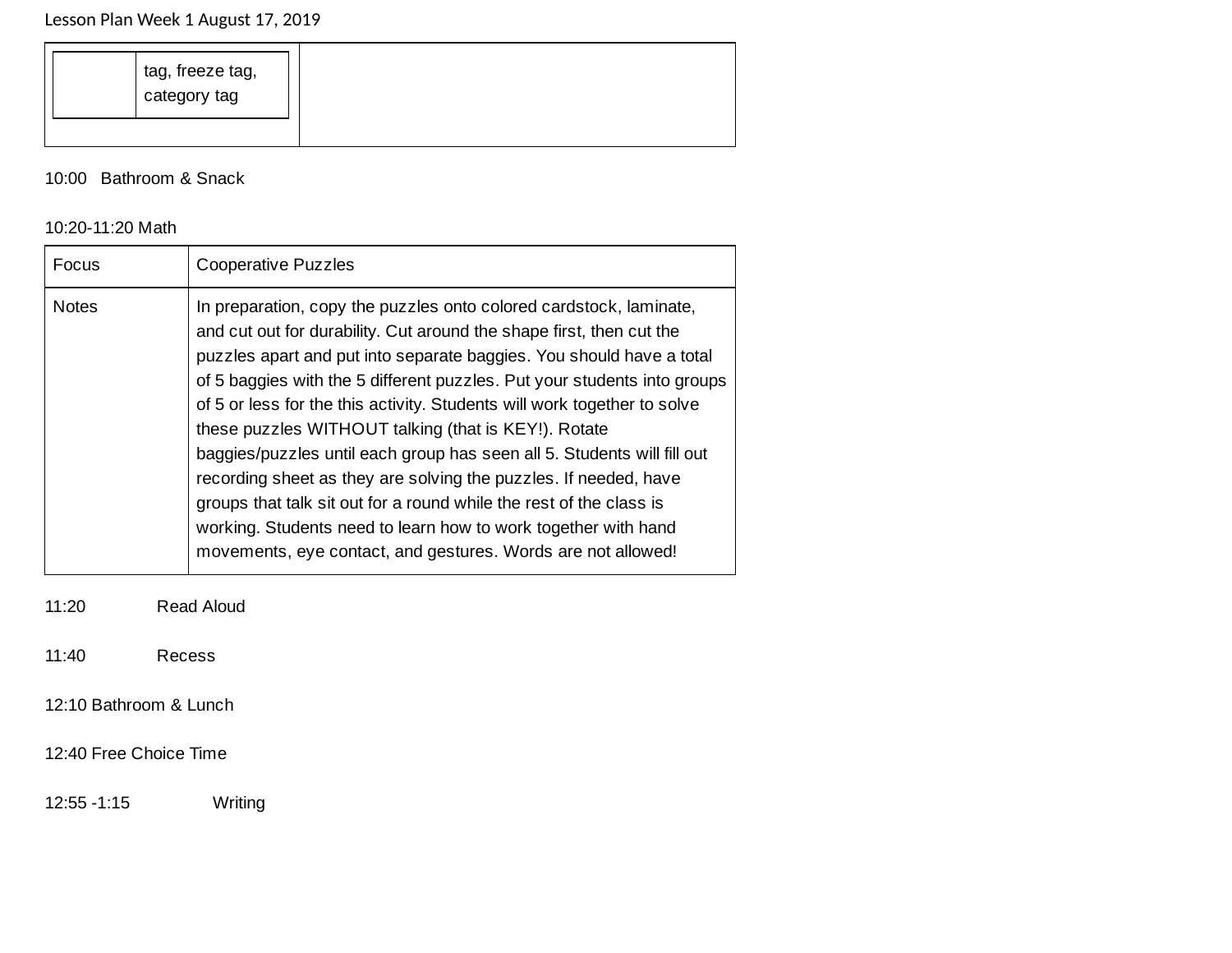| Focus             | Begin First Book (three pages to start with) - No HELP                                                                                                                                                                                                                                                                                                                                                                                                                                                                                                                                         |
|-------------------|------------------------------------------------------------------------------------------------------------------------------------------------------------------------------------------------------------------------------------------------------------------------------------------------------------------------------------------------------------------------------------------------------------------------------------------------------------------------------------------------------------------------------------------------------------------------------------------------|
| <b>Read Aloud</b> | Begin by reading a story or part of a story about characters in the<br>summer.                                                                                                                                                                                                                                                                                                                                                                                                                                                                                                                 |
|                   | Examples:<br>Froggy goes to Camp<br>Arthur's Family Vacation<br>Just me and my Day<br>Beach Day<br><b>Swimming Lessons</b>                                                                                                                                                                                                                                                                                                                                                                                                                                                                     |
| <b>Notes</b>      | Students should have 45 minutes to work on their book TODAY. They<br>get a max of 3, 45 minute sessions to write.<br>Today we are going to choose one thing to from our bubble map to<br>write about in a book.<br>Show students your bubble map from yesterday.<br>Model how to pick one to write about.<br>Model how to start on the book by adding a title and author.<br>Then briefly discuss expectations:<br>You must try your best<br>$\bullet$<br>Each page should have pictures and words<br>$\bullet$<br>Crayons only (no markers or colored pencils)<br>You should not finish today |

1:25 Specials

2:10 Bathroom Break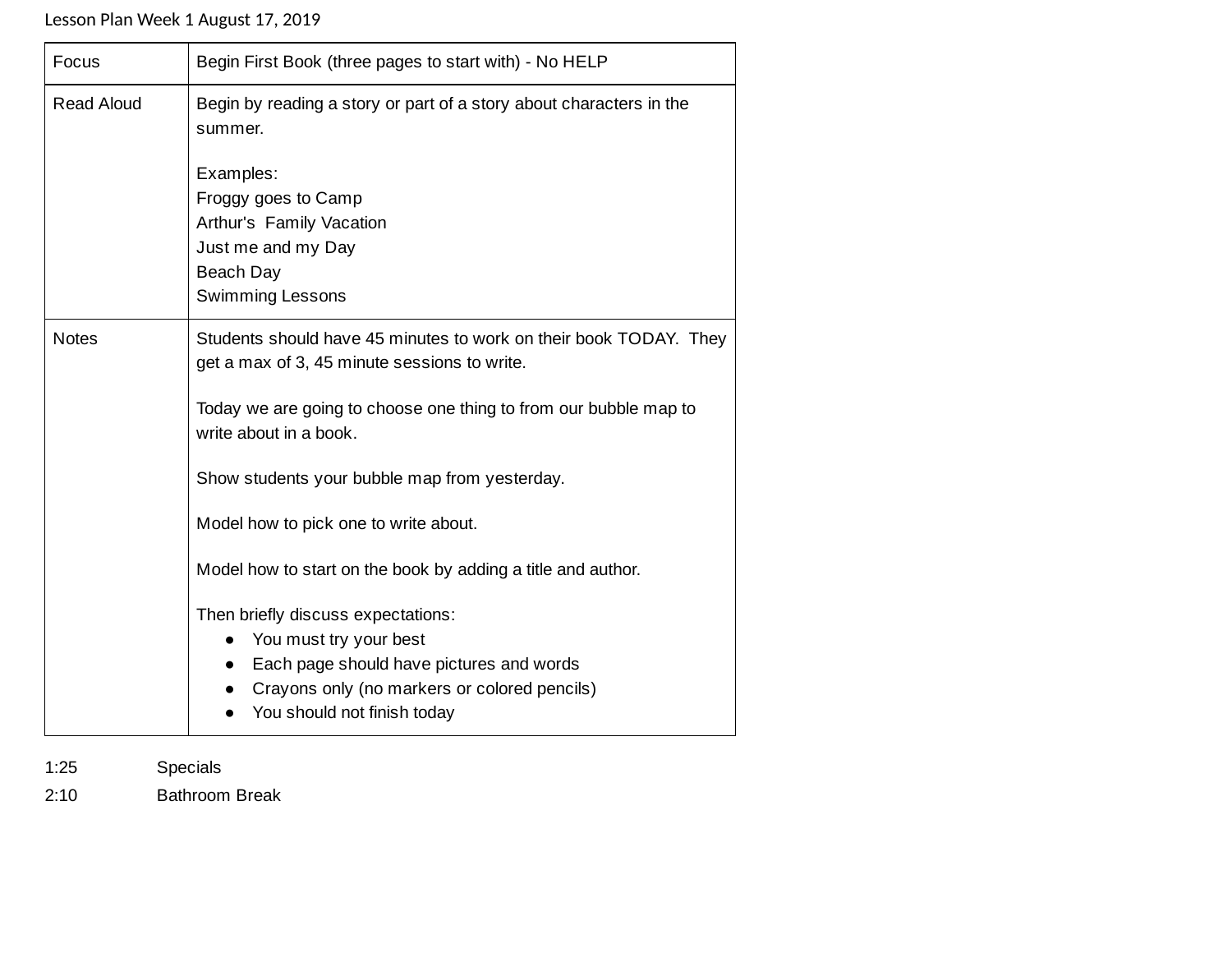| $2:20-3:00$       | Project Work                                                                                                                                                                                                                                                                                                                                                                                                                                                                                                                           |
|-------------------|----------------------------------------------------------------------------------------------------------------------------------------------------------------------------------------------------------------------------------------------------------------------------------------------------------------------------------------------------------------------------------------------------------------------------------------------------------------------------------------------------------------------------------------|
|                   | Working together                                                                                                                                                                                                                                                                                                                                                                                                                                                                                                                       |
| <b>Read Aloud</b> | Tell the class that we will be working together on projects this year.<br>Discuss the importance of working together.<br>Read Aloud "The Crayon Box That Talked"<br>Available on YouTube animated and read aloud:<br>https://www.youtube.com/watch?v=wXMuRI7p2k8<br>Read aloud by kids: https://www.youtube.com/watch?v=fiuhdNyvYY0<br>Another option:<br>The Day the Crayons Quit:<br>https://www.youtube.com/watch?v=cNcVYE8eubY                                                                                                     |
|                   | After the read aloud, give each student at the tables a picture to color<br>and the appropriate color for what they are coloring. (tree leaves<br>:green, tree trunk :brown, sun: yellow, butterfly: purple). After they<br>finish coloring their own, have them cut it out. When all the pictures are<br>cut out, have them work together to glue them to a large blue piece of<br>construction paper.<br>Have a class discussion about how much better the pictures looked<br>when they put all of their colors and pieces together. |

3:00-3:15 Interactive Read Alouds/Closing Meeting

3:15 Dismissal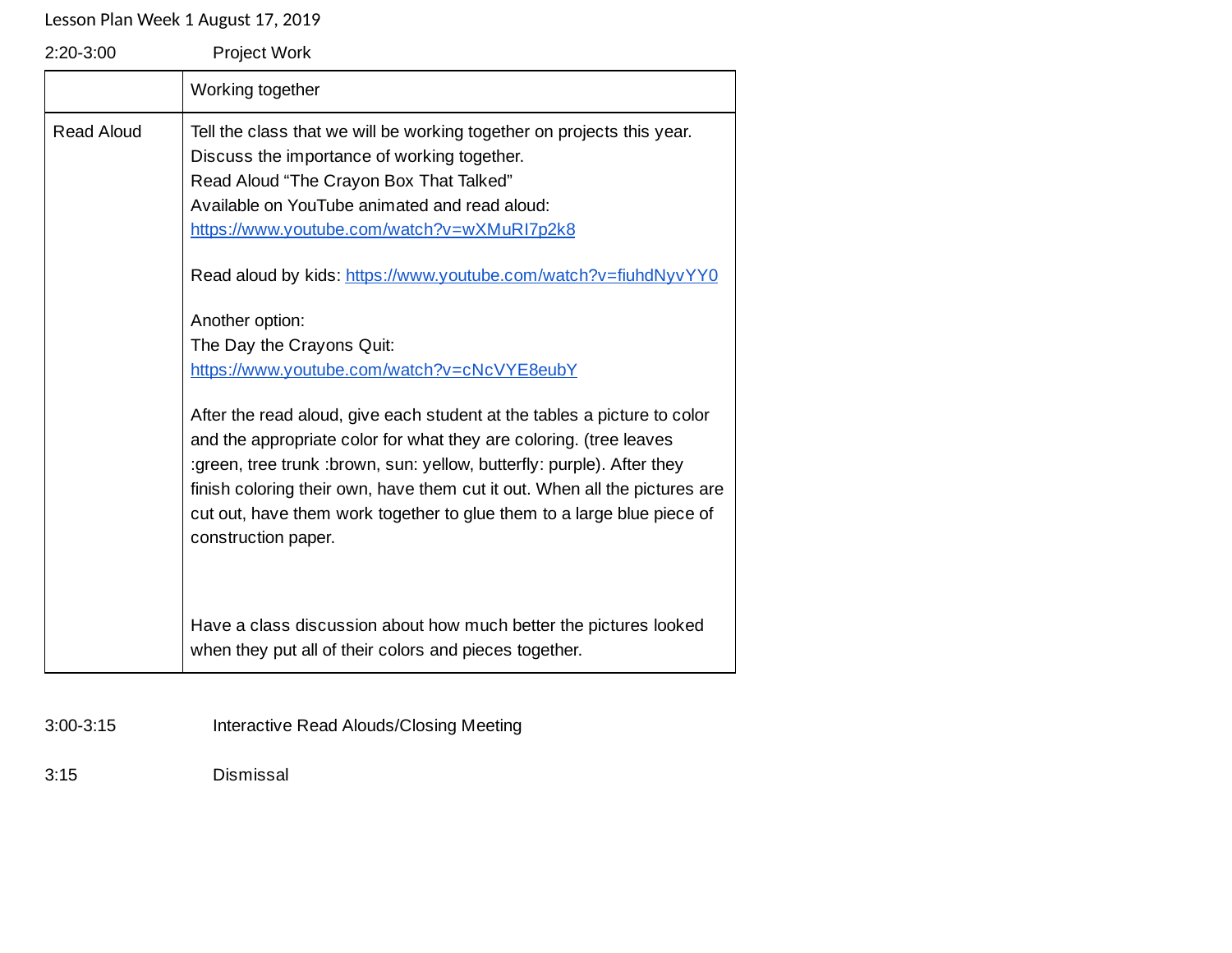# Thursday, August 15, 2019

| <b>Materials</b> | <b>Morning Meeting</b><br>• Dialogue Share Anchor Chart: what is the audience's job,<br>what is the sharer's job<br>Writing: |
|------------------|------------------------------------------------------------------------------------------------------------------------------|
|                  | • Students books for yesterday.                                                                                              |
|                  | Reading                                                                                                                      |
|                  | • Read Aloud Amazing Grace (in your classroom library)                                                                       |
|                  | Math:                                                                                                                        |
|                  | Mathematician Discussion: Write Down ideas on Chart Paper<br>$\bullet$<br>(example in plans)                                 |
|                  | Project Work:                                                                                                                |
|                  | Copies of Classroom Treasure Hunt (from Kerri)<br>Clipboards                                                                 |

8:00-8:30 Morning Work Read

8:30-9:00 Morning Meeting

| Greeting | Thumbs Up Greeting                                                                                                                                                                                                                                                                |
|----------|-----------------------------------------------------------------------------------------------------------------------------------------------------------------------------------------------------------------------------------------------------------------------------------|
| Share    | Introduce Dialogue Share<br>Model by having a share prepared ahead. Let them ask 3<br>$\bullet$<br>questions.<br>• Have Anchor Chart prepared ahead of time of what the<br>audience's job is and what the sharer's job is<br>Pg. 30<br>$\circ$<br>Teacher to model Dialogue Share |
| Activity | <b>Oliver Twist</b>                                                                                                                                                                                                                                                               |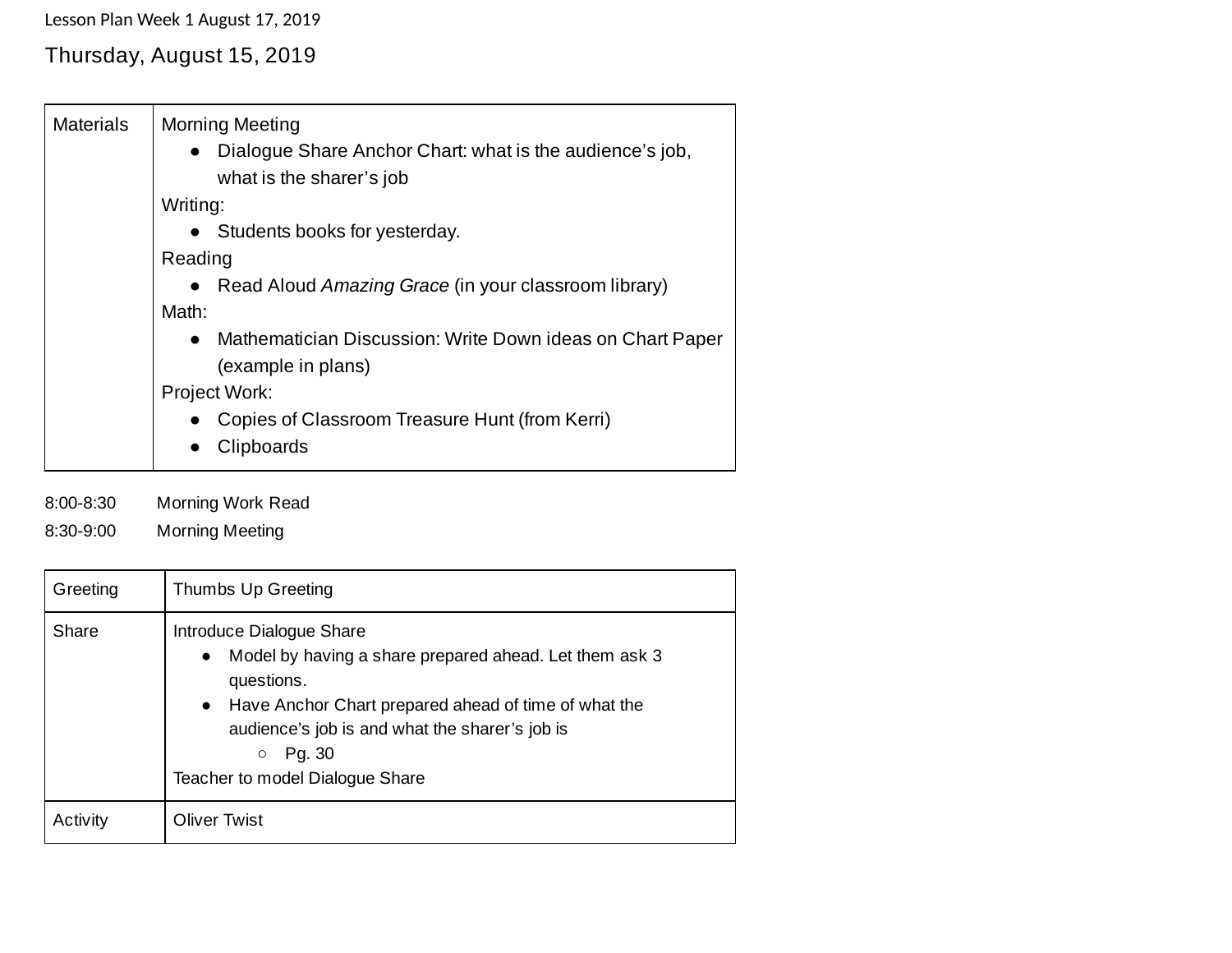|         | Oliver twist, twist, twist (Hands on hips and twist body)<br>$\bullet$<br>Can't do this, this, this (Tap right foot and shake forefinger of right<br>$\bullet$<br>hand)<br>• Touch his head, head, head (Touch head with hands)<br>• Touch his ears, ears, ears (Touch ears with hands)<br>• Touch his toes, toes, toes (Touch toes with hands) |
|---------|-------------------------------------------------------------------------------------------------------------------------------------------------------------------------------------------------------------------------------------------------------------------------------------------------------------------------------------------------|
| Message | Message on Activboard<br>$\bullet$<br><b>Generate Morning Meeting Rules</b><br>$\bullet$                                                                                                                                                                                                                                                        |

## 8:30-9:20 Reading

| <b>Focus</b> | Read Aloud tie in to Hopes and Dreams                                                                                                                                                                                                   |
|--------------|-----------------------------------------------------------------------------------------------------------------------------------------------------------------------------------------------------------------------------------------|
| <b>Notes</b> | Read Aloud Amazing Grace by Mary Hoffman (we all have copies of<br>this in our classroom library)<br><b>Guiding Questions for After Reading</b><br>What was Grace's goal?<br>$\bullet$<br>• What did she have to do to reach that goal? |

| Focus        | Listing Hopes and Dreams |
|--------------|--------------------------|
| <b>Notes</b> | Look at pg. 91           |

9:20-9:40 Outside Break

| Focus        | Practice "safe tagging"                                      |
|--------------|--------------------------------------------------------------|
| <b>Notes</b> | Tag, sharks and minnows, elbow tag, freeze tag, category tag |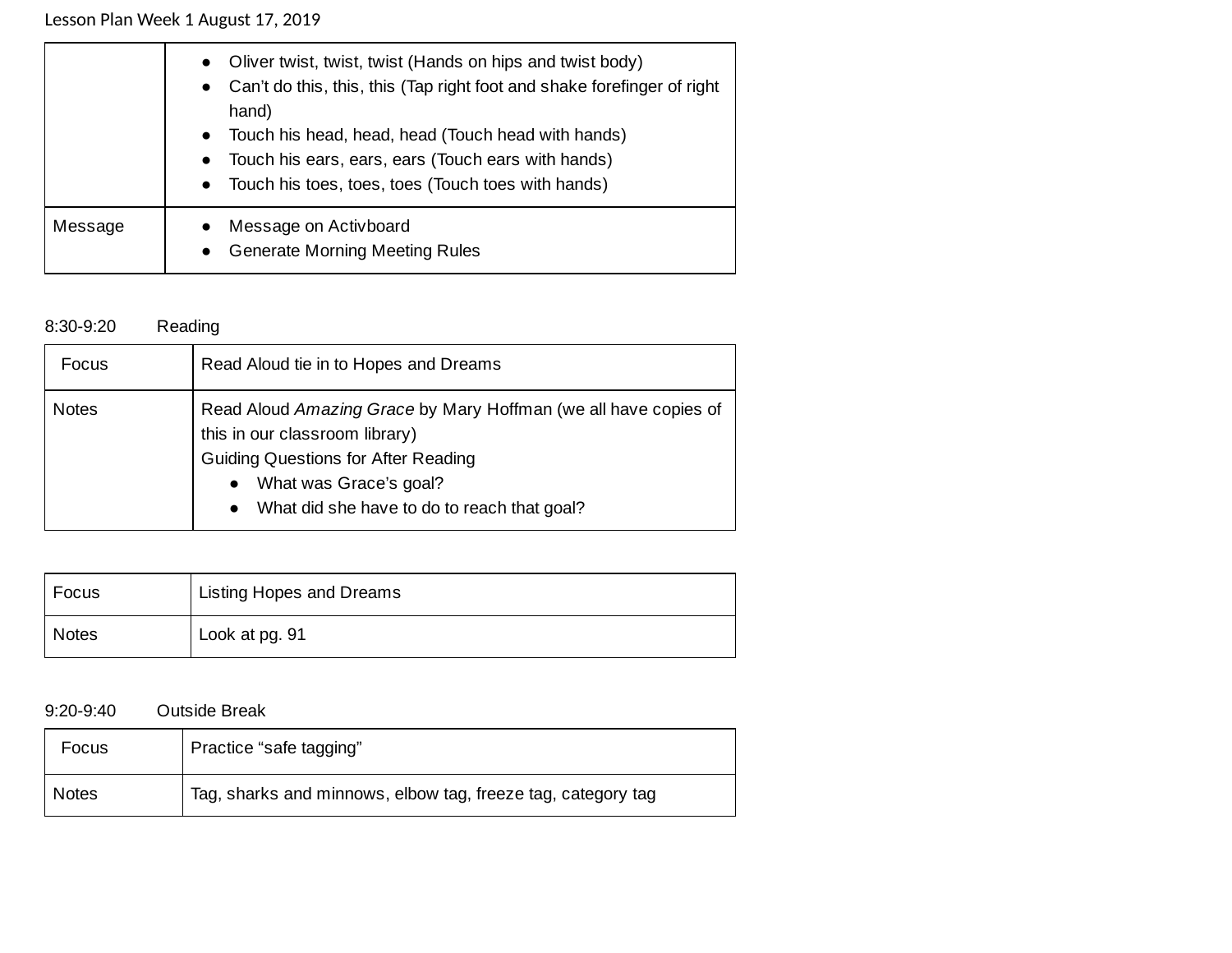9:40 -10:00 Snack and Bathroom Break

10:00-11:00 Math

| Focus        | Mathematicians                                                                                                                                                                                                                                                                                                                                                                                                                                                                         |
|--------------|----------------------------------------------------------------------------------------------------------------------------------------------------------------------------------------------------------------------------------------------------------------------------------------------------------------------------------------------------------------------------------------------------------------------------------------------------------------------------------------|
| <b>Notes</b> | Begin the discussion about numbers<br>where do we see numbers?<br>what are numbers for?<br>Talk about what do mathematicians do?, What they know?,<br>$\bullet$<br>Who they are?<br>This is an anchor chart of what we are trying to get the<br>$\circ$<br>kids to discuss and write down their ideas on chart<br>paper.<br>http://www.pinterest.com/pin/324751823099421192/<br>Emphasize that we are all going to be mathematicians<br>this year.                                     |
|              | Sometimes students can be very intimidated by math. As a class,<br>discuss and chart what mathematicians do, who they are, what they<br>are good at, things they know, etc. Reinforce that we are ALL<br>mathematicians, and each and everyone of us is smart! After<br>discussing and charting as a class, students will make their little<br>mathematician and speech bubble. See page below for displaying<br>option! I have also included some ideas for your mathematician chart! |

11:00 Read Aloud ?

11:40 Recess

12:55-1:15 Writing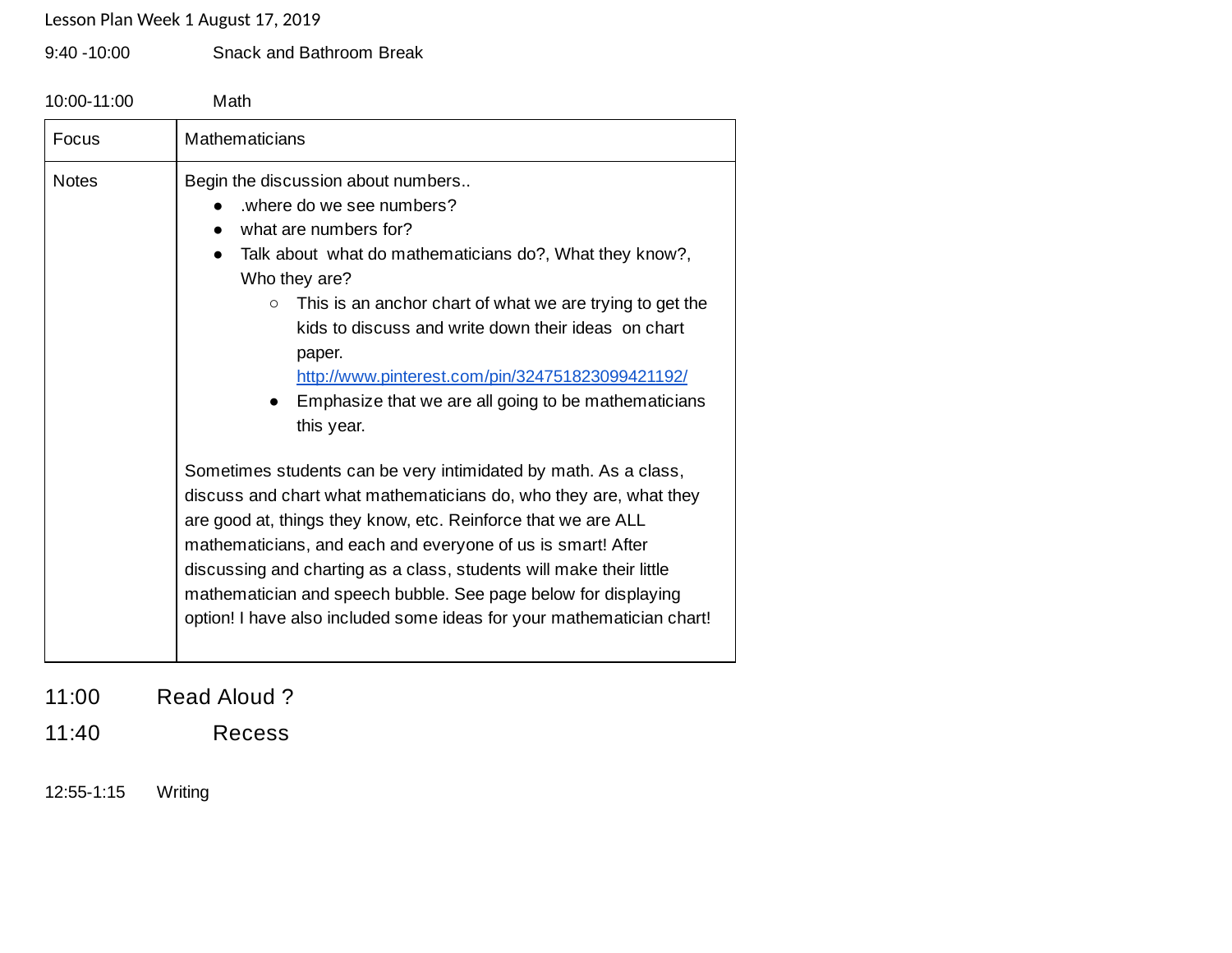Kids can have up to 45 more minutes to work on their book. I am assuming most, if not all kids will be finished so you can introduce "me bags" instead.

| Discuss Me<br>Bags  | Intro "Me Bags"<br>Share your "Me Bag"<br>Discuss what should go in the "me bag"<br>$\bullet$<br>No more than three items and they need to fit in the bag.<br>$\bullet$<br>This will be your first homework assignment. Have students<br>$\bullet$<br>make the person for their "Me Bag"<br>http://pinterest.com/pin/163818505166456191/<br>$\bullet$<br>Students will share their "Me Bag" next week for morning<br>$\bullet$<br>meeting |
|---------------------|-------------------------------------------------------------------------------------------------------------------------------------------------------------------------------------------------------------------------------------------------------------------------------------------------------------------------------------------------------------------------------------------------------------------------------------------|
| 12:25               | <b>Specials</b>                                                                                                                                                                                                                                                                                                                                                                                                                           |
| 2:10                | <b>Bathroom</b>                                                                                                                                                                                                                                                                                                                                                                                                                           |
| $2:20 - 3:00$       | <b>Project Work</b>                                                                                                                                                                                                                                                                                                                                                                                                                       |
| Focus               | Classroom Treasure Hunt                                                                                                                                                                                                                                                                                                                                                                                                                   |
|                     | Guided Discovery of Clipboards                                                                                                                                                                                                                                                                                                                                                                                                            |
| $3:00-3:15$<br>3:15 | Interactive Read Aloud/Closing Meeting<br>Dismissal                                                                                                                                                                                                                                                                                                                                                                                       |

Friday, August 16, 2019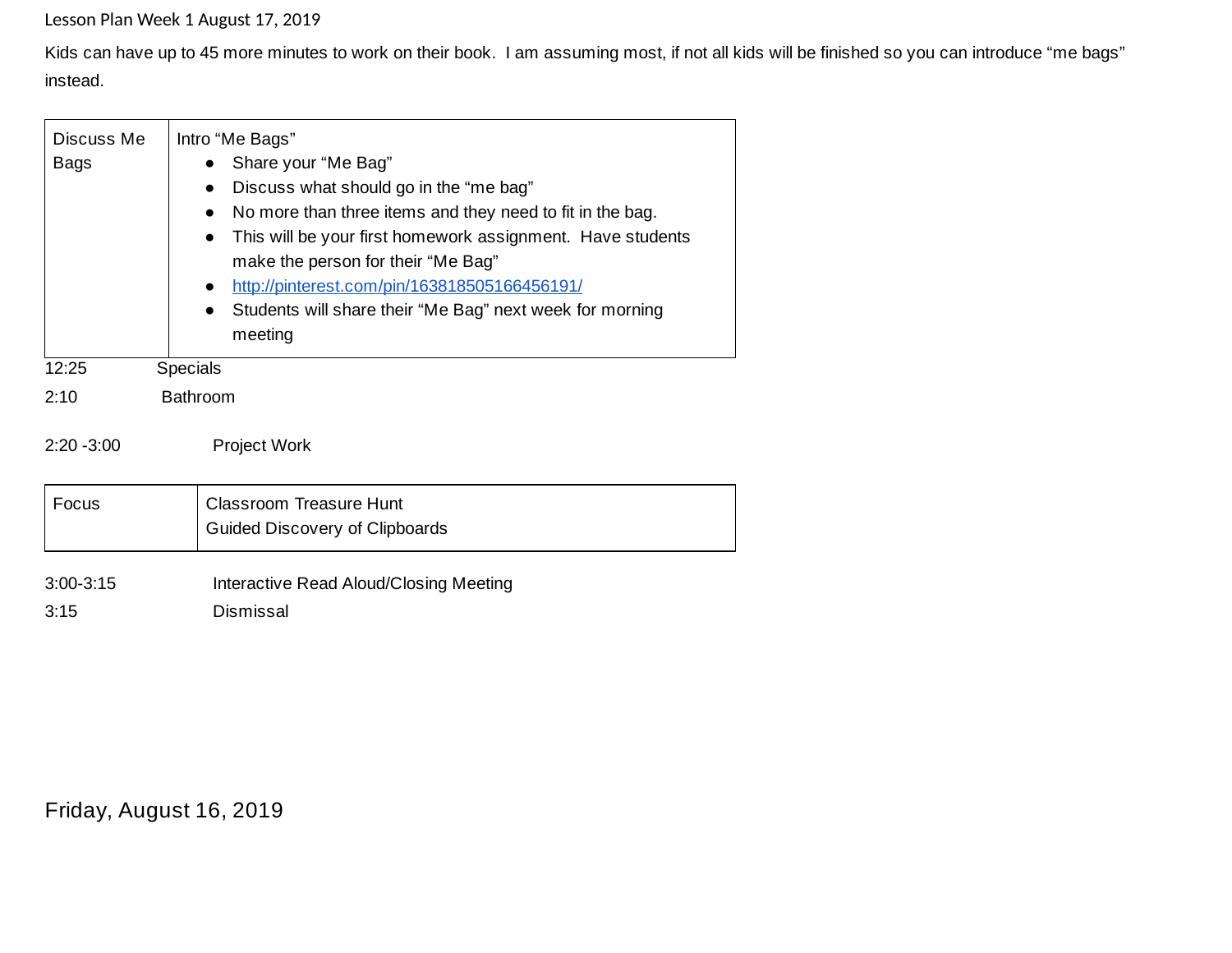| <b>Materials</b> | Reading                                                |
|------------------|--------------------------------------------------------|
|                  | • Read Aloud linked to rule creation (see ideas below) |
|                  | • Materials to publish hopes and dreamsclass specific  |
|                  | • Paper Bags for "Me Bags"                             |
|                  | • Copies of "All About Me" Sheet (in your box)         |
|                  | • Make a "Me Bag" to share as an example               |
|                  |                                                        |

7:40-8:00 Morning Work

8:00-8:30 Morning Meeting

| Greeting | <b>High Five Greeting</b>                                                                                                                                                                                                                                                                                                                                                                                                            |
|----------|--------------------------------------------------------------------------------------------------------------------------------------------------------------------------------------------------------------------------------------------------------------------------------------------------------------------------------------------------------------------------------------------------------------------------------------|
| Share    | Second Day of Dialogue Share<br>Reference the Anchor Chart from yesterday to review the<br>audience's job during a share<br>Pg. 30<br>$\circ$<br>Specials Teacher or TA to model Dialogue Share<br>If you don't have a TA scheduled for this day, reach out to a<br>$\bullet$<br>specials' teacher to see if they can come and do a share<br>Reference Anchor Chart from yesterday on what the sharer did to make<br>it a good share |
| Activity | <b>Choose Sides</b><br>Teacher will create an "imaginary line"<br>Teacher will give students two choices (ie: chocolate or vanilla)<br>Students will go to one side of the line for choice one and the other<br>side of the line for choice two<br>Potential categories<br>Chocolate or vanilla<br>$\circ$<br>Dog or cat<br>$\circ$<br>Winter or summer<br>$\circ$<br>Morning or night<br>$\circ$                                    |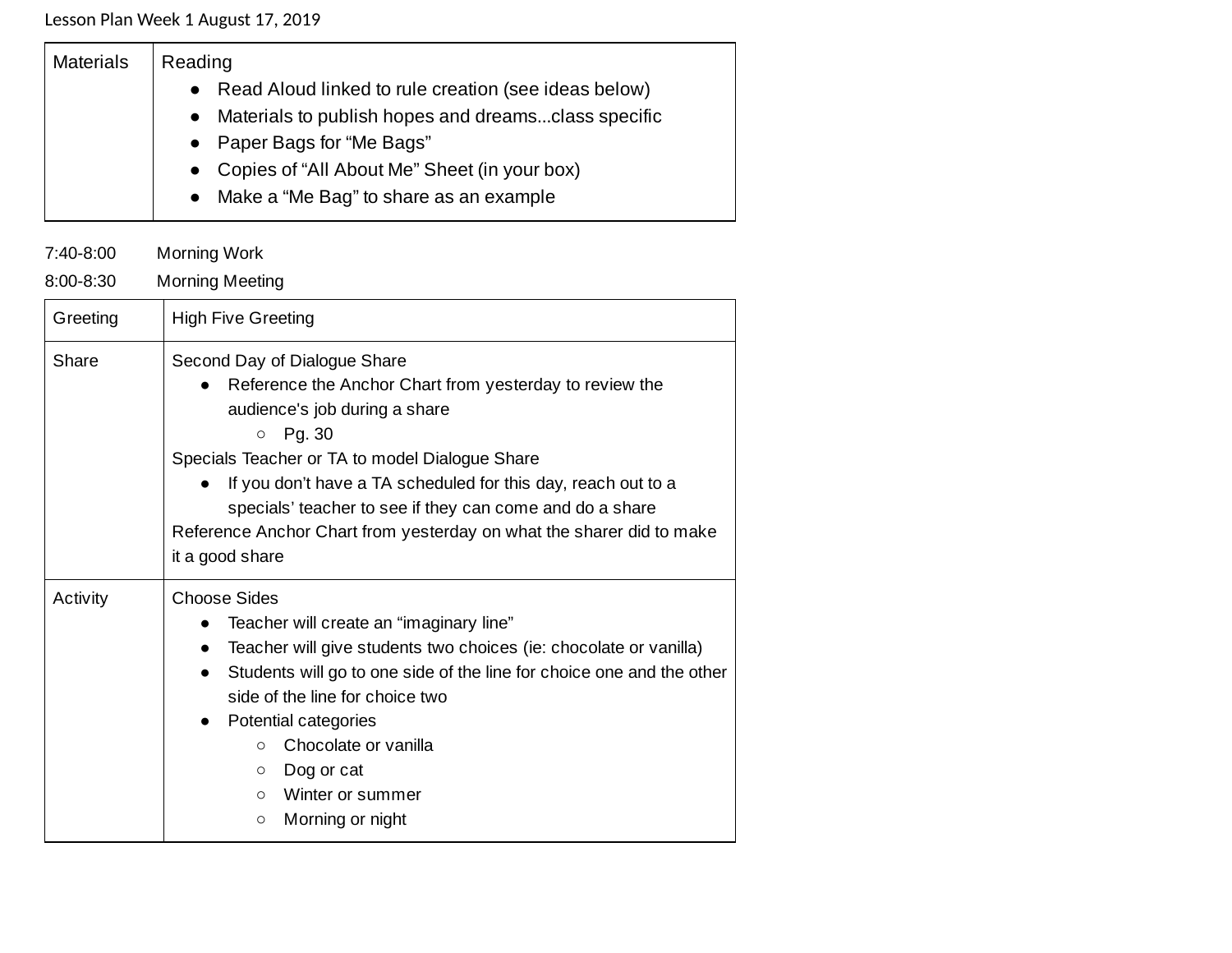|         | Apple or banana<br>$\circ$<br>Reading or Writing<br>$\circ$<br>Art or Gym<br>$\circ$ |
|---------|--------------------------------------------------------------------------------------|
| Message | Message on Activboard<br><b>Generate Morning Meeting Rules</b><br>$\bullet$          |

### 8:30:9:30 Reading

| Focus        | <b>Brainstorming for Rules</b> |
|--------------|--------------------------------|
| <b>Notes</b> | See pg. 91 - 92                |

| Focus        | Read Aloud tie in to Rule Creation                                                                                                                                                                                            |
|--------------|-------------------------------------------------------------------------------------------------------------------------------------------------------------------------------------------------------------------------------|
| <b>Notes</b> | Read Aloud Ideas<br>No David<br>$\bullet$<br>David Goes to School<br>$\bullet$<br>What if Everyone Did That<br>$\bullet$<br>Officer Buckle and Gloria<br>$\bullet$<br>Do Unto Otters<br>$\bullet$<br>We the Kids<br>$\bullet$ |

# 9:30-10:00 Outdoor Break

10:00-10:20 Bathroom and snack

10:20-11:20 Math

| Focus        | Review this week/Publish Hopes and Dreams |
|--------------|-------------------------------------------|
| <b>Notes</b> | Publish Hopes and Dreams:                 |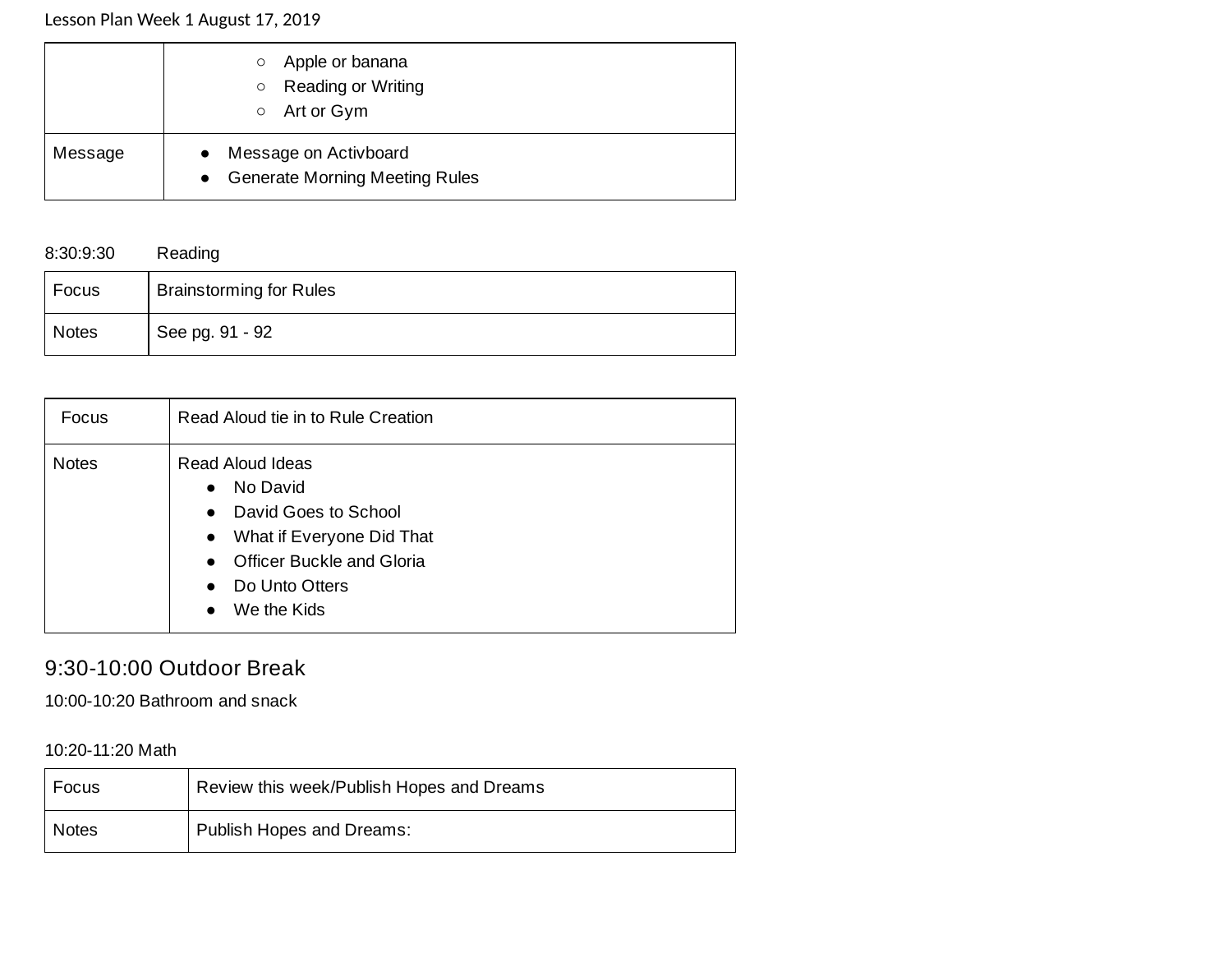|                 | This can look many different waysDecide on a way you would like<br>to display your hopes and dreams for the year.<br>Quilt<br>$\bullet$<br>Rainbows<br>$\bullet$<br>Hands<br>$\bullet$ |
|-----------------|----------------------------------------------------------------------------------------------------------------------------------------------------------------------------------------|
| 11:20-11:40     | <b>Read Aloud</b>                                                                                                                                                                      |
| $11:40 - 12:10$ | Recess                                                                                                                                                                                 |
| $12:10 - 12:40$ | Bathroom & Lunch                                                                                                                                                                       |
| 12:40-12:55     | Free Choice Time                                                                                                                                                                       |

## 12:55-1:15 Writing

| "Me Bags"                                                               |
|-------------------------------------------------------------------------|
| Share your "Me Bag"<br>$\bullet$                                        |
| Discuss what should go in the "me bag"<br>$\bullet$                     |
| No more than three items and they need to fit in the bag.<br>$\bullet$  |
| This will be your first homework assignment. Have students<br>$\bullet$ |
| make the person for their "Me Bag"                                      |
| http://pinterest.com/pin/163818505166456191/<br>$\bullet$               |
| Students will share their "Me Bag" next week for morning<br>$\bullet$   |
| meeting                                                                 |
|                                                                         |

# 1:25 Specials & Bathroom Break

2:20-3:00 Project Work

| $ $ Focus | Sharing Hopes and Dreams or Finish Hopes and Dreams. |
|-----------|------------------------------------------------------|
|-----------|------------------------------------------------------|